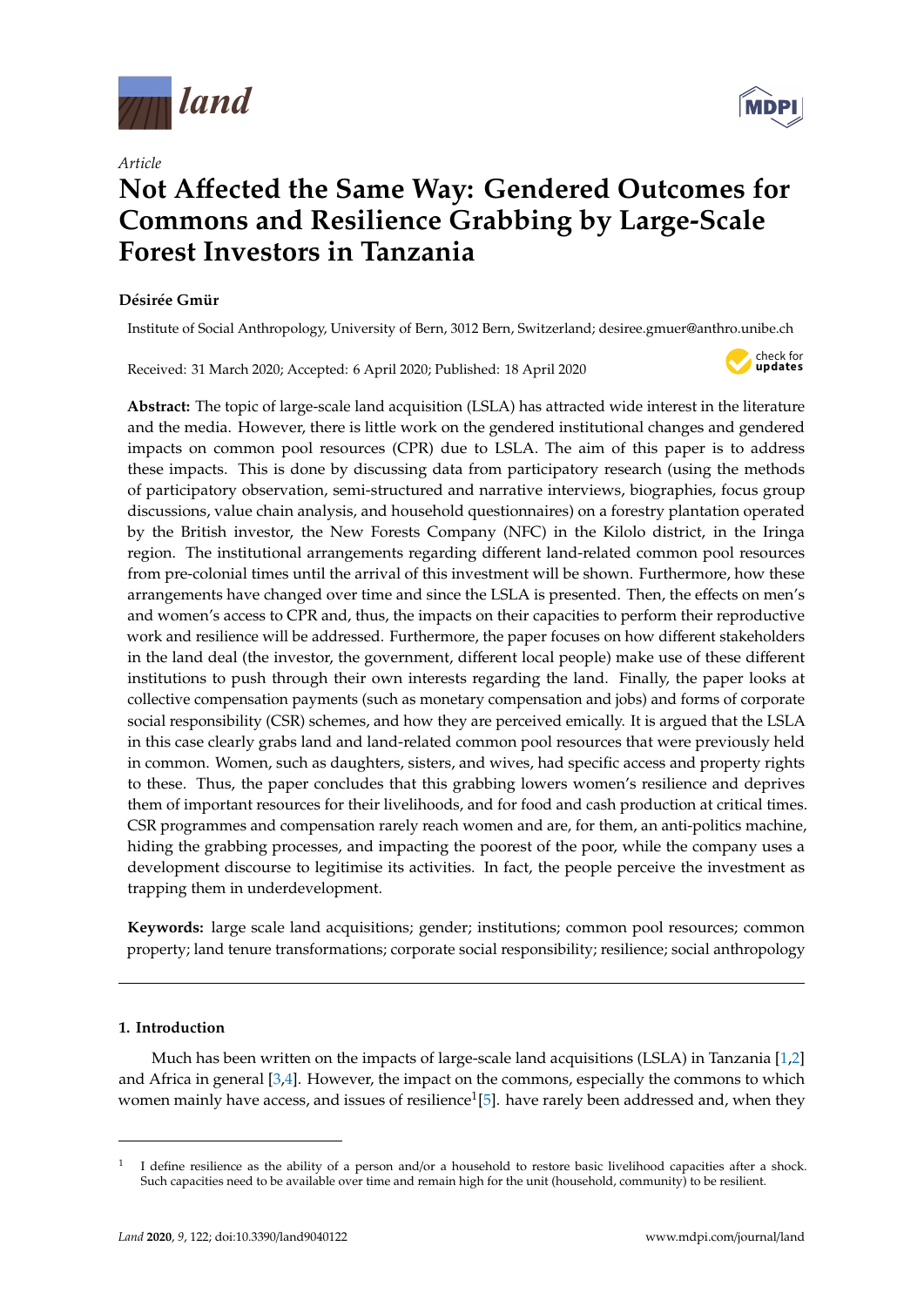have, not from a long-term social anthropological perspective [\[6\]](#page-14-5). Scant literature in academia and mainstream literature focuses on identifying the scope and scale for action in already historically transformed gender relationships that are now, in addition, being challenged under the context of large-scale land acquisitions. Doss et al. [\[6\]](#page-14-5) for example, point at a gap in the literature on LSLAs regarding the impacts on local livelihoods and gendered land tenure systems, as well as how women react to and/or cope with changes due to LSLAs. The literature on LSLA in Tanzania also misses out in addressing especially the disaggregated gendered impacts on the household-level (intra-household level) and the larger clan level (inter-household level) from a broader new institutionalist perspective. In this paper, I discuss data from my research on large-scale land acquisitions of a forest plantation made by the British-based investor, the New Forests Company (NFC), in the two villages Makungu and Ukwega, in the Kilolo district of the Iringa region. The paper shows how large-scale land acquisitions consolidate commonly owned land (i.e., create common land enclosures) and impede access to this land and to land-related common pool resources (e.g., fruit trees, grasses), to which women previously had specific access and/or property rights, due to their own family clan affiliation and/or their husbands' family clan.

Furthermore, I will outline how this affects women's resilience and ability to perform reproductive work, which means looking after their children and relatives in need, such as the elderly, disabled, or sick persons. This paper also looks at the land deal processes and shows how the investor and the government, as well as different local people mainly within family clans, select from a plurality of institutions (institution shopping; for rules activation see [\[7\]](#page-14-6)) to legitimate the deals or to make them profitable.

Finally, the paper focuses on collective compensation payments (such as monetary compensation and jobs) and forms of corporate social responsibility (CSR) schemes, which are supposed to compensate for the loss of the old common pool resources. However, I will show that CSR programmes are an asset for investors to increase acceptance and their international reputations, while these projects often fail to distribute the gains to former commoners, especially to women and less powerful local actors.

Thus, this paper looks at the gender aspects that play a role in CSR programmes and how these impact outcomes of LSLA—such as commons and resilience grabbing—differently for men and women. I argue that the LSLA provokes different types of land and commons grabbing on different social scales, specifically: (a) pure commons grabbing by the company of community and clan land; (b) internal grabbing within clans common land, meaning between households and lineages; and (c) grabbing processes within the households between husband and wife or brother and sisters. These forms of grabs lead to different degrees of competition regarding landed resources and the promise of access to CSR projects and other forms of compensations: on a macro-level, this is between investors and local communities; on a meso-level, this is between the clans/village communities; and on a micro-level/inter-household level, this is within families, competition about cash flows on an intra-household level, and within families and clans. This multi-scale process has negative impacts on women, involving increased workload, increased dependency of wives on their husbands, less access to cash, as well as lower security and reduced bargaining power of daughters and sisters when they get married. Because LSLA processes are directed towards men, land and related resources—such as fruit trees, which provided women with a source of cash controlled independently by them—have decreased or are no longer available, and land is mostly controlled by men. This negatively affects their resilience in terms of food security,  $2[8]$  $2[8]$  with an imbalance between gender and generation based on these power relations. Furthermore, compensation in the form of money and CSR projects that could balance the loss of access to the old commons is regarded by women as being insufficient, because there is a lack of transparency related to payout schemes, the distribution of scarce jobs available for

<sup>2</sup> I adopt the following definition of *food security* from the FAO: '*Food security exists when all people, at all times, have physical and economic access to su*ffi*cient safe and nutritious food that meets their dietary needs and food preferences for an active and healthy life.'*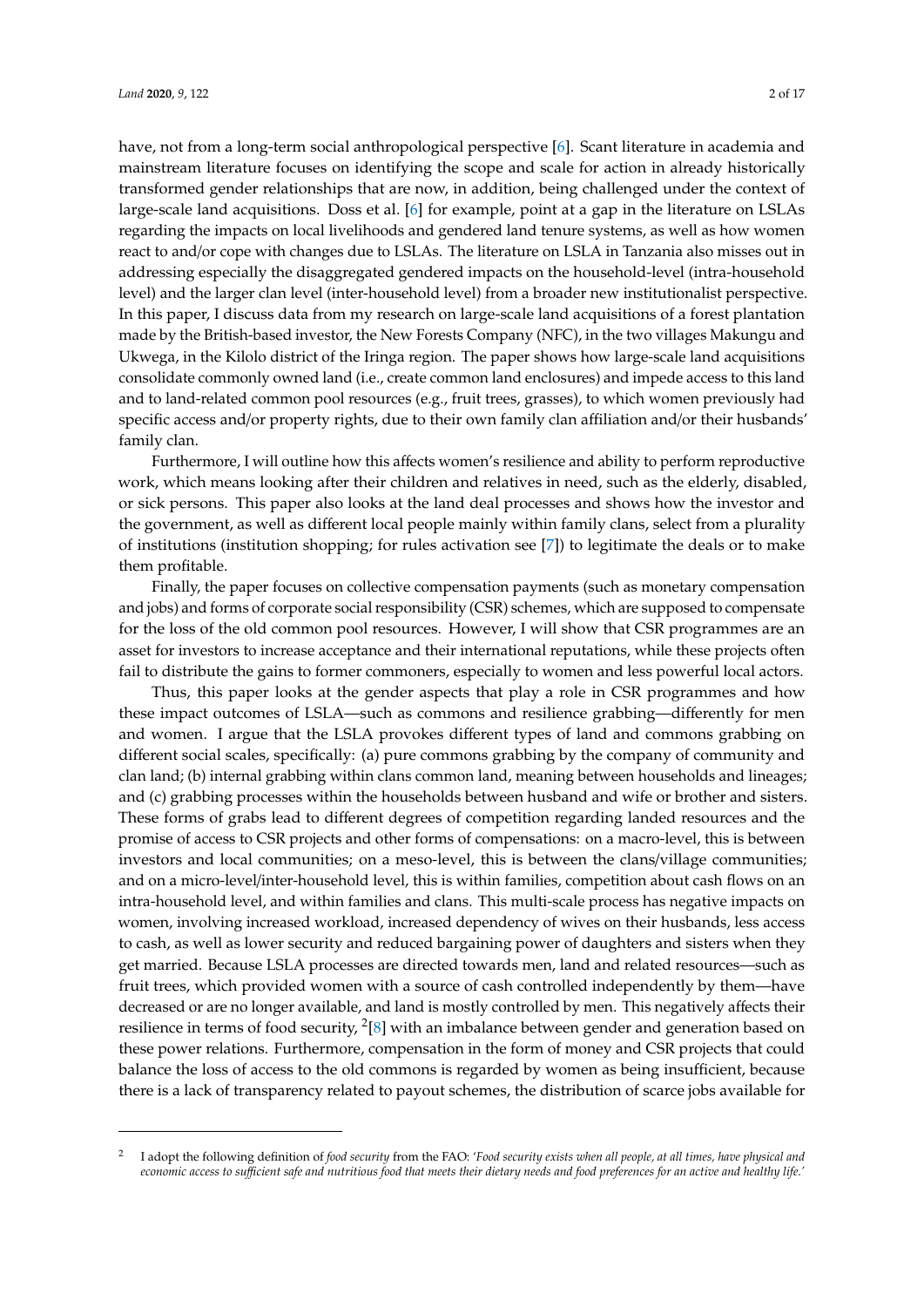local people is generally extremely low for women, and the development and infrastructure projects are badly adapted to local needs.

The process of LSLA in Tanzania is not new and goes back to colonial times; however, the intensity and range have increased since the mid-1980s, following the political and economic shift to neoliberalism. It was increased even more by the so-called Triple F crisis (food, finance, and fuel) in September 2008 with the biofuel industry as the prime driving force behind the more recent LSLAs in Tanzania [\[9,](#page-14-8)[10\]](#page-14-9). LSLAs have long been portrayed as win–win situations and green scenarios by global powers such as the World Bank, which are based on a neoliberal discourse to attract investment and development to the country [\[9,](#page-14-8)[10\]](#page-14-9). Nevertheless, the Tanzanian government has also been actively attracting foreign investors under the current neoliberal order. Various laws, policies, and initiatives have been enacted or adapted, and a National Land Bank was established to accommodate private land investments, leading to an estimated area of around 200,000 to 1,000,000 ha of leased land [\[11\]](#page-14-10) (p. 250). Very recent investments have focused on food and forestry production after many biofuel projects did not materialise or failed.

These LSLAs have impacted the local use of former common-pool resources on the land, especially agricultural land, water, pasture, and forests for subsistence and cash. This happens in the context of village common land formally protected by the Village Land Act of 1999, which respects customary land rights and, thus, should legally protect common property. The land transfer is a lengthy procedure involving several institutions from the local to the national level, including consultation and compensation of affected villagers [\[11\]](#page-14-10). The village assembly needs to agree, documented by village meeting minutes [\[12,](#page-14-11)[13\]](#page-14-12). This has to be approved by the Land Commissioner on behalf of the President (ibid.). The village council needs to make recommendations about the planned investment to the Village Assembly, which can either reject or approve the land transfer in the case of land sizes below 250 ha. In cases of land areas above 250 ha, the Village Assembly cannot reject or approve the land transfer, but only make recommendations, while the President makes the decision. He can decide to expropriate landholders [\[13\]](#page-14-12). However, many authors criticize the implementation of the land laws and the procedures for land acquisitions therein - state officials on different levels are said to ignore regulations and laws [\[14\]](#page-14-13), and community consent to the land deals is only considered to a limited extent [\[3\]](#page-14-2) (p. 909). Thus, as is also shown by this paper shows, formal legal institutions do not provide security for local people and, under current commercialisation and privatisation pressures, they do this even less for women. On the contrary, different actors, from local men to central government, district government, and the investors, activate different rules of the game to grab women's rights to common pool resources and thus reduce their resilience.

#### **2. Theoretical and Methodological Background**

This paper follows a similar theoretical logic to other papers I have published (see [\[15\]](#page-14-14)) and is based on a research project on LSLA and gender in Africa [\[16\]](#page-15-0). Thus, a new institutionalism perspective in social anthropology [\[17,](#page-15-1)[18\]](#page-15-2) is the basis of the background of this paper. The paper focuses on actors and looks at how external effects shape the internal bargaining power of actors and gender ideologies, and then shapes the institutional choice of—and distributional effects for—different actors. In the context of LSLA and gender, this means discussing the context of external changes (LSLA), which raise the value of land and, consequently, influence bargaining power in gender relations, the ideologies that justify these relations, and the choice of gender-specific institutions related to resource governance. This paper examines institutional transformations driven by change in the relative price of land due to the LSLA (changes in the value of land, rise of the relative price of land), which lead powerful actors to select from a plurality of institutions. These institutions can include rules and laws such as land acts, property rights, and regulations (see [\[17](#page-15-1)[,18\]](#page-15-2)), such as the 1999 Land Act [\[13\]](#page-14-12), the 1999 Village Land Act [\[12\]](#page-14-11), and the 2009 Water Resources Management Act [\[19\]](#page-15-3), as well as local customary land rights, among others. The institutions employ ideologies through discourses and narratives that seek to legitimise land acquisitions in specific contexts. A new institutionalism perspective, combined with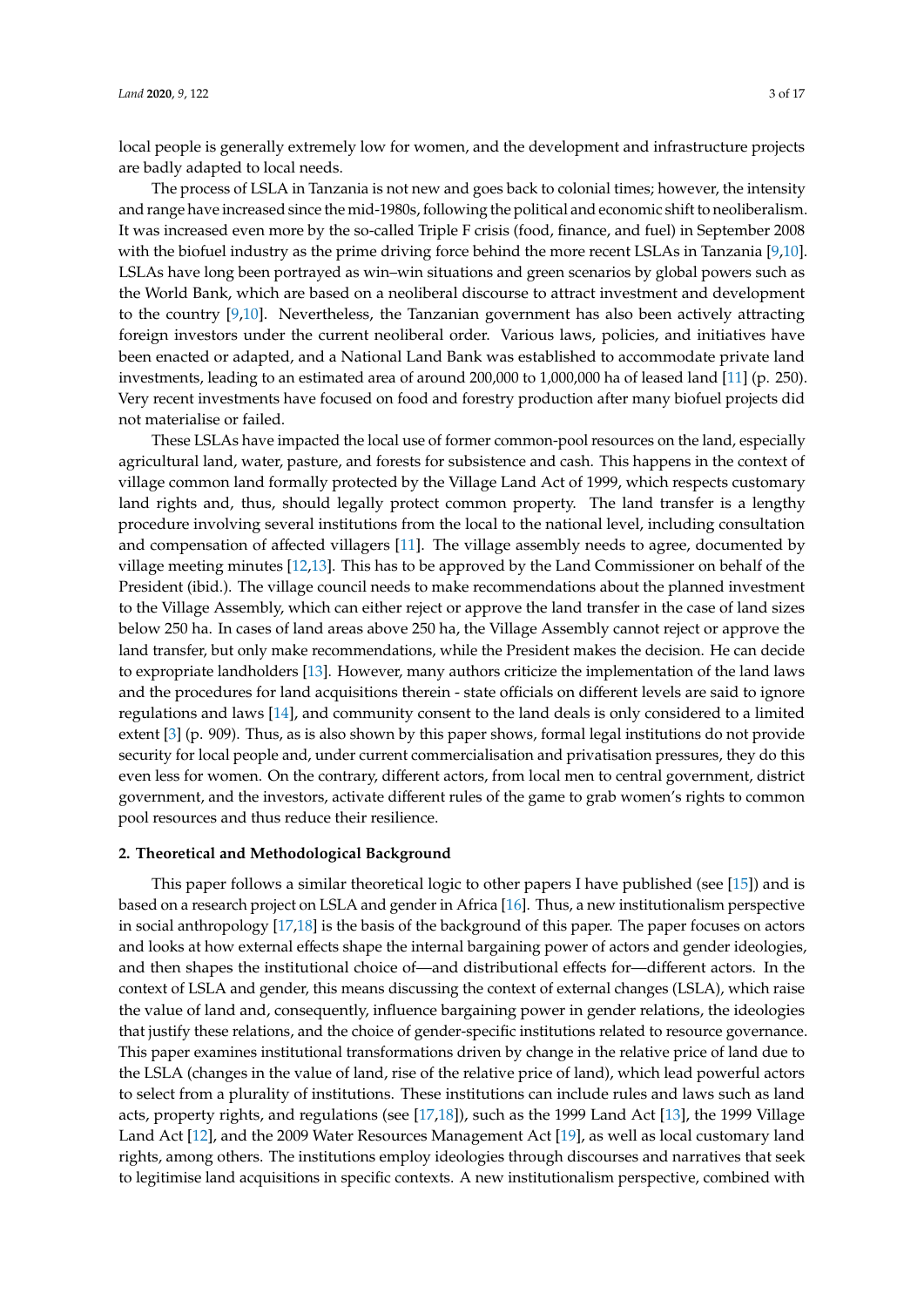theoretical insights on the governance of common-pool resources (CPRs) (see also [\[18\]](#page-15-2)), also looks at the impacts that the institution shopping process [\[4](#page-14-3)[,7](#page-14-6)[,16\]](#page-15-0) has on people with less power in negotiation, who are often women. Additionally, it shows how new norms and institutions emerge and are selected by powerful actors. This process has implications for women's and men's previous access to common-pool resources (CPRs). Thus, it shows how institutions change, but also how these CPRs were used and governed before investment and are now being replaced by new forms of governance at the expense of women's access to vital resources. Furthermore, neo-Marxist approaches that focus on the household mode of production, the reproduction of the workforce, and gender relations of exploitation (see [\[20\]](#page-15-4)) indicate that the exploitation of women is increasing under the conditions of commons, and especially commons grabbing from females. However, many companies also claim that they bring betterment via investment based on the neoliberal order, especially for women who will profit from payments, jobs, corporate social responsibility (CSR) programmes, etc. This paper will show if these are truly projects that compensate for the loss of commons (land and land-related common pool resources) in a way that facilitates development, especially for women, or if women are facing an anti-politics machine in a gendered form, hiding commons and resilience grabbing from women.

The data for this paper were collected during several months of fieldwork from March 2015 to December 2015, April 2016 to December 2016, and February 2017 to October 2017, as well as a short period in August and September 2019. The scientific approach taken by this project is based on cooperation between social anthropology, human geography, and gender studies. I mainly used the following mixed research methods, and the data were cross-verified using data triangulation [\[21\]](#page-15-5): empirical data collection from participant observation, followed by open and semi-structured interviews that were conducted with members of different interest groups, as well as experts from the government and NGOs. Furthermore, biographies, narrative interviews, and focus group discussions focusing on the life histories of local actors provided a basis for obtaining emic views on land use, the land investment process, and its consequences for gender relations and institutional change (also regarding gender relations). Furthermore, value chain analysis and household questionnaires were used to obtain economic (household budgets, income, expenses) and demographic data. In total, 40 semi-structured in-depth interviews, 38 household questionnaires, 8 focus group discussions, and 15 narrative/biographic interviews, complemented by numerous informal conversations and structured and unstructured participant observations, were conducted. Between March 2015 and December 2015, I started with more unstructured informal conversations and participant observations, and then proceeded with more structured interviews and questionnaires from April 2016. The value chain analysis I conducted in February and March 2017.

## **3. National Historical, Socio-Economic, and Political–Legal Background and Institutional Changes from Pre-Colonial to Current Times**

In order to understand today's investments and their impact on resilience for women, I will outline the historical institutional changes regarding land and CPRs from a gender perspective, because the actual investment is based on past institutional changes, and its outcomes cannot be understood without this background (see also [\[15\]](#page-14-14) for a longer version of this section). In pre-colonial times, Tanzania was politically structured and organised into different chiefdoms comprised of diverse ethnic groups. Thus, resource rights and responsibilities regarding land and related common pool resources (CPR), such as wildlife, water, forests, pastures, and fisheries were in the hands of different local groups—based on kinship, clan membership, or other forms of belonging—who held/owned and managed these resources under complex systems of rules and norms (institutions) within their territories, usually under a common property regime, which was based on the connectedness of different resources [\[18\]](#page-15-2). Women had access and usually secondary or indirect rights to these CPRs through kinship ties, marital status, and personal relations, and based on gendered roles and responsibilities in reproduction and production, which defined women primarily as mothers and carers; thus, their rights were connected to food production [\[15](#page-14-14)[,22–](#page-15-6)[24\]](#page-15-7).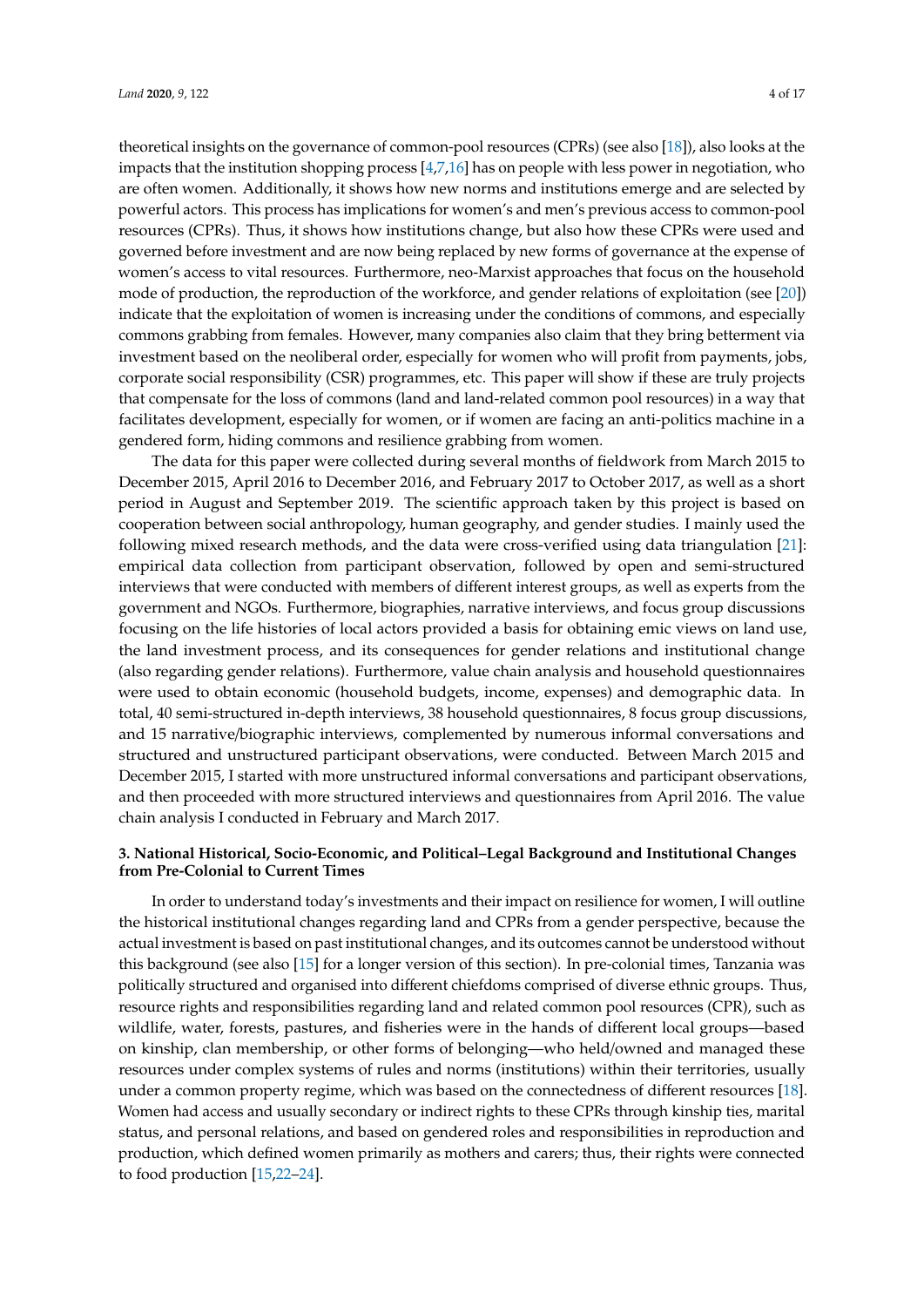The Germans colonised Tanzania in 1895 and, later, after World War I, the British moved in [\[25](#page-15-8)[–27\]](#page-15-9). They introduced an export-oriented, commercialised agricultural economy. During this time, the management of land and related CPRs became increasingly controlled by the colonial state, with land vested in the State and Tanzanians having only the use rights for the land they occupied. Women's access to and control over CPRs and negotiation power was affected, because customary law was weakened, and colonial and indirect rule fostered men's authority over women [\[23\]](#page-15-10). Men were made responsible for tax payment and, thus, the notion of the male as the 'breadwinner' and the female as dependent housewife was reinforced [ibid.]. The cash men earned largely lowered women's bargaining power in the household, as well as men's respect for women's work for the household, because women did not have the same possibilities as men to earn cash [ibid.].

The United Republic of Tanzania was established in 1964 [\[26,](#page-15-11)[27\]](#page-15-9). At that time, a kind of African Socialism (Ujamaa) was installed [\[28\]](#page-15-12). Two-thirds of the rural population from different 'ethnic' and local origins were mixed up and (re)settled in uniformly structured villages [\[14\]](#page-14-13), where communal farms were cultivated by groups of village families [\[29\]](#page-15-13). Traditional leadership was abolished and, instead, new village governments were introduced (ibid.). Common property institutional regimes to manage CPRs were 'legislated out of existence', and CPRs were controlled and managed as state property by centralised state management agencies [\[18,](#page-15-2)[28–](#page-15-12)[30\]](#page-15-14). All the resources of Tanzania, including land, were declared as belonging to all Tanzanians; land was redistributed, and pre-independence land rights were abolished [\[18](#page-15-2)[,28](#page-15-12)[,30\]](#page-15-14). Women did not have equal access to land, because normally the head of a family, which was usually a man, was allocated one piece of land for the family [\[31\]](#page-15-15).

In the mid-1980s, the Tanzanian government signed economic stabilisation agreements and reform programmes with the IMF and the World Bank, with the aim of reducing the role of the state in the economy, and opening up more space for the private sector after an economic crisis in the 1970s [\[14\]](#page-14-13). Private investment and property rights, including the promotion of foreign investment, were encouraged in the era of President Mwinyi (1985–1995). From the latter half of the 1990s, the Tanzanian state began the adaptation of the institutional and legal frameworks and, in 1997, the Tanzanian Investment Act was ratified. It established the Tanzania Investment Centre (TIC), which has a mandate to grant derivative land rights to foreign investors, to provide a certificate of incentive (which is a basic document for land processing and land allocation), and to establish a land bank [\[32\]](#page-15-16). A new land policy was presented to and accepted by the Parliament in 1995, based on two new land laws, which were enacted in 1999: the Land Act and the Village Land Act [\[12](#page-14-11)[,13\]](#page-14-12), which provide for the formal procedures for land application.

These land laws, which actually present a new legal pluralistic setting, divide land into three categories: reserved, village, and general land  $[13,14]$  $[13,14]$  (p.  $42)^3$ . The Village Land Act respects customary land rights and legally empowers village governments (i.e., village councils) to manage village land under customary law on behalf of the village assemblies [\[12\]](#page-14-11); however, the land still ultimately rests in state ownership [\[13\]](#page-14-12) (p. 36).

Under Jakaya Kikwete, who entered presidential office in 2005, foreign investment was further emphasised, and land became more valuable locally as its relative price increased. The Kilimo Kwanza (Agriculture First, Transforming Agriculture) Initiative, launched in 2009, promotes, for example, large-scale commercialisation, bringing legal and institutional change, in order to prepare the ground for foreign investment in large-scale agricultural ventures, emphasising, for example, the need to amend the Village Land Act of 1999 [\[14,](#page-14-13)[33\]](#page-15-17).

<sup>3</sup> Village land can be further sub-divided into three categories: *communal village land* is to be used for public purposes, such as schools and public markets or grazing areas. *Individual land* is occupied or used by an individual or family or group of persons under customary law. The third category is *spare land* for future communal or individual use, and is sometimes referred to as reserve land.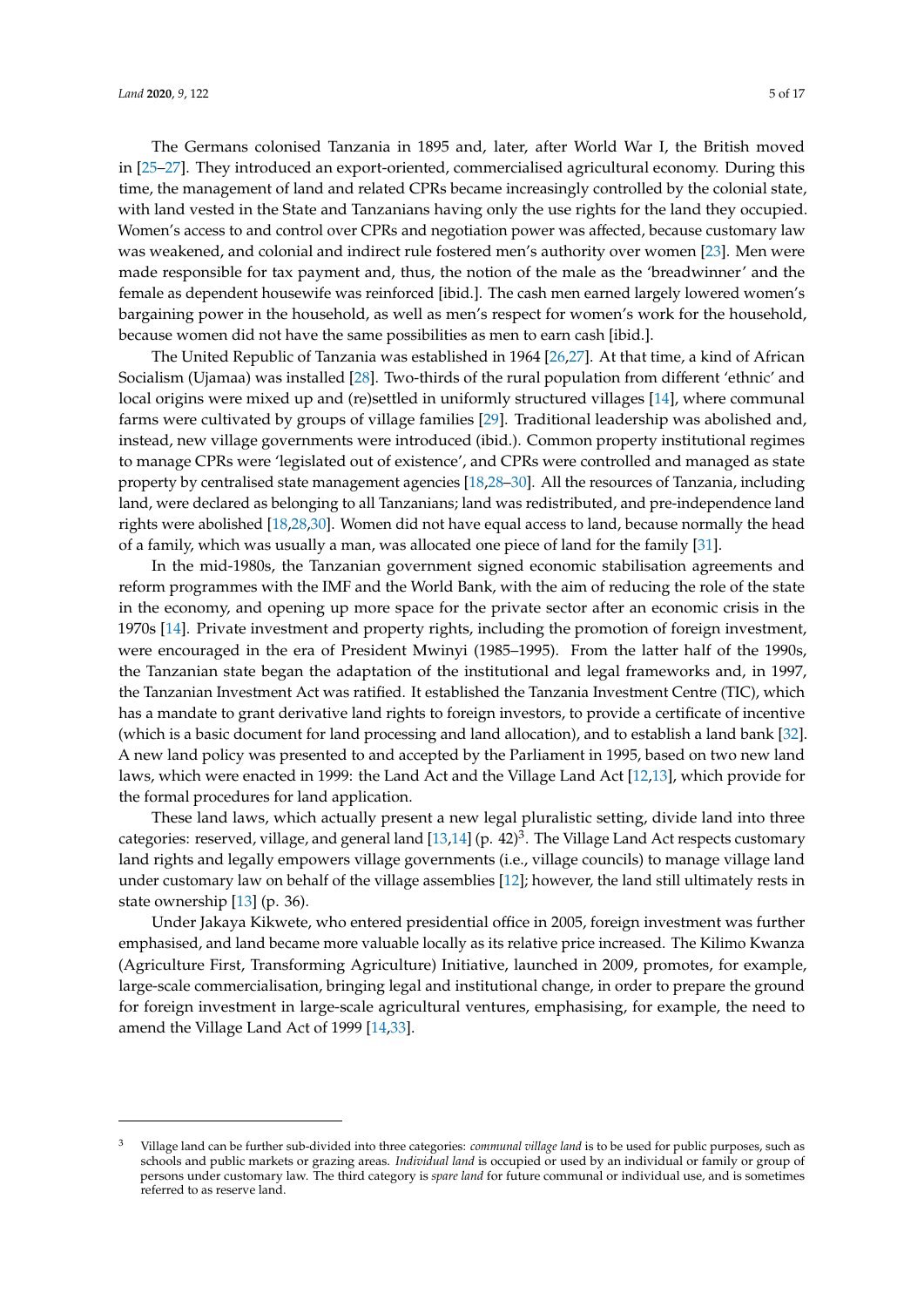Women's traditional rights to common pool resources and, thus, tenure and food security, have been increasingly undercut since then and, at the same time, heavy demands on their labour force continued, leading to coping strategies such as relying more and more on non-timber forest products (NTFPs) and other sources for earning cash, providing options for resilience. In current legal pluralistic contexts, such as in Tanzania, men and women use both different versions of customary and statutory systems to support their claims to land [\[34\]](#page-15-18). This can limit women's access to land and land-related resources. In the context of changing relative prices of land, this legal pluralistic setting provides a huge challenge because men, as well as government actors, are trying to sell land, because investors are becoming interested; thus, these men try to use and manipulate the different institutional provisions to their advantage. This is the context which, for women, means a weakened but still, somehow, working position in the power fabric; investment is introduced into this context, and makes these power relations starker, or changes them as cash flows in, as I will show in the following sections.

#### **4. The Case Study Area: Local Ethnographic, Economic, and Ecological Background before Investment**

The forestry plantation of the New Forests Company (NFC) is located in the Kilolo district, in the Iringa region in the Southern Highlands of Tanzania (see Figure [1\)](#page-6-0). It was installed on land that the NFC acquired in the nine villages of Kidabaga, Idete, Isele, Kising'a, Ukwega, Ipalamwa, Magome, Kiwalamo, and Makungu, which are located within the three wards of Dabaga, Idete, and Ukwega. These villages lie in the highland zone (with an altitude that ranges between 1600–2700 m above sea level), with a moderate climate and mean temperature of 15◦C [\[35,](#page-15-19)[36\]](#page-15-20). Rainfall ranges from between 1000–1600 mm per year [\[36\]](#page-15-20). However, long-term climate records for the Southern Highlands of Tanzania show that the climate of the region has been changing with a steady increase of temperatures over the last 40 to 50 years, with a higher frequency of droughts during the last few decades, as well as a large inter-annual variability in rainfall [\[37,](#page-15-21)[38\]](#page-15-22). However, the people in the area, as I will show later, have adapted to these conditions, and have developed measures such as CPR institutional management in order to be more resilient.

Most of the people in the area belong to the Wahehe, who perceive themselves as indigenous to the region, and to the immigrant Wabena ethnic groups, who originate from the Njombe region [\[11](#page-14-10)[,36](#page-15-20)[,39\]](#page-15-23). Both groups are patrilineally and patrilocally organised, and mostly Christian (ibid.), but polygamy is common in the area [\[40\]](#page-16-0). However, due to high immigration rates, the population in the Iringa region is now generally ethnically very mixed [\[39\]](#page-15-23); the area is home to some minorities of other ethnic origins, such as the Wakinga, Waudzungwa, and Wasagara.

Small-scale agriculture is the most important activity in the area, although there is also some livestock-keeping—mainly chicken and some pigs, goats, sheep, very few cows—and some people keep fish in small fish ponds in the rivers down in the valleys ([\[39\]](#page-15-23), own research between March and July 2015, 2016, 2017). In 2011, the Kilolo district was home to 54,400 agricultural households, each with an average of 4.5 people [\[41\]](#page-16-1). Farm sizes are, on average, 1.6 ha per household [\[36\]](#page-15-20). Kilolo is a very hilly district; cultivation is practised on valley bottom farms known as '*vinyungu'* (a Kihehe word for valley and/or garden) in the dry season and on uphill slope farms in the rainy season, which falls in a single season from November through May ([\[40\]](#page-16-0); own research between March and July 2015). The *vinyungu* are the more productive areas, because they are permeated by different sizes of streams and the fertile soils are not flushed out like those on the hills; these are therefore preferred for agriculture (ibid., author's fieldnotes June 2015). These are red/yellow, well-drained, and highly weathered and leached clay soils (ibid.). Farmers practice crop rotation and shifting cultivation. They first slash, then burn, and thus fertilise, and then till the plots. Agricultural work is done by household labour, normally involving both men and women. In between or on the agricultural plots, there are often small areas with communal and private natural and planted forests, with trees producing timber and non-timber forest products (NTFPs), such as fruits or leaves used as food or medicine; people also plant different kinds of fruit trees there. Some trees are left for water conservation purposes. In the context of climate change, people are increasingly relying on NTFPs, such as wild mushrooms, wild fruits, and wild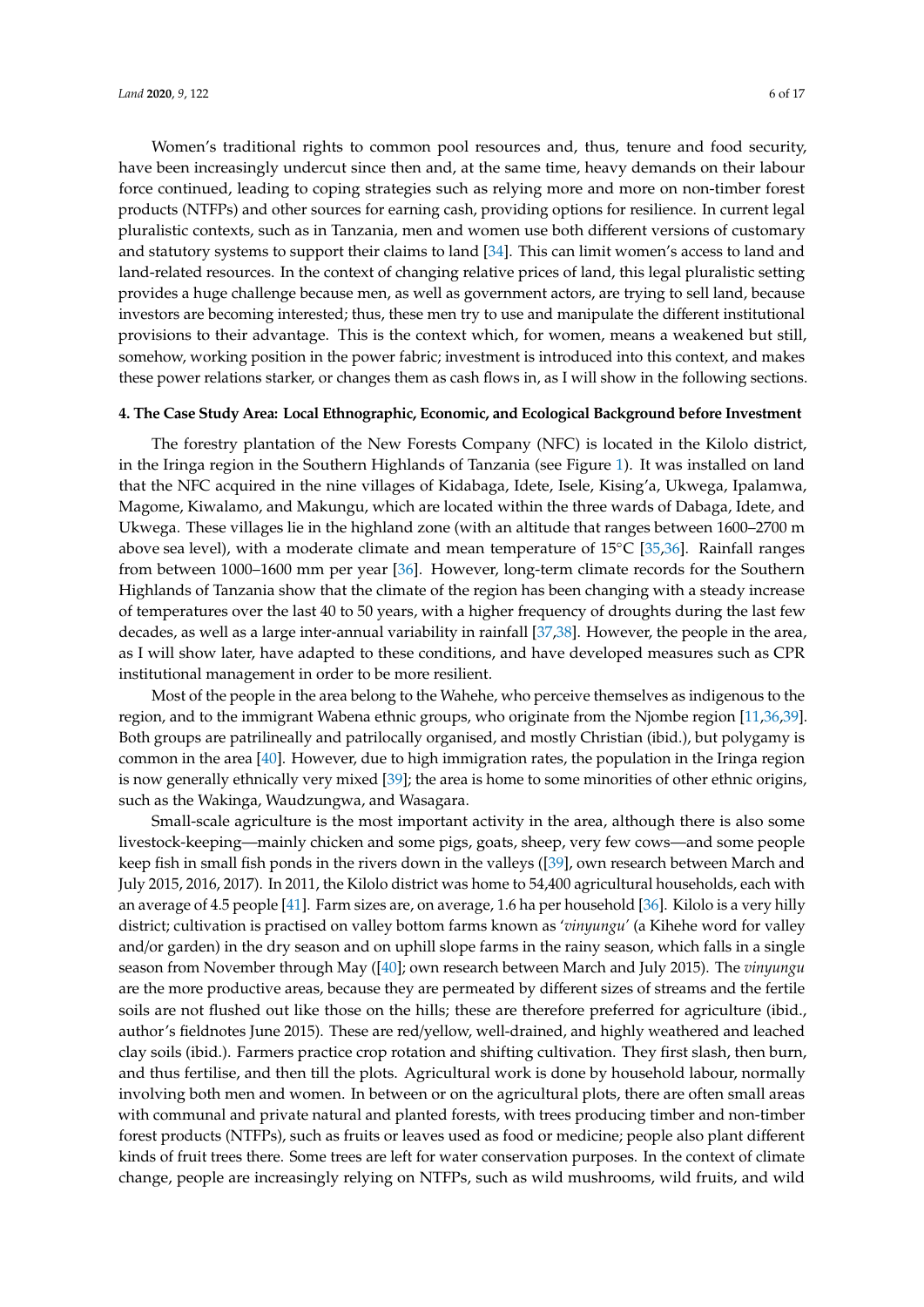vegetables for food, health, and income security [\[38](#page-15-22)[,40\]](#page-16-0), but the planted fruit trees also produce NTPFs. Many households are also involved in the planting of timber as savings. There is also temporary out-migration, especially involving young men looking for employment in forestry plantations in other regions.  $\overline{\phantom{a}}$ 

<span id="page-6-0"></span>

**Figure 1.** Map of the study area [\[15\]](#page-14-14).

Institutions for the management of land and other CPRs, including tenure practices, are highly complex and very specific in the area. However, the following general land tenure tendencies exist:<br>https://www.complex.com/web/2012/09/2012/09/2012 legally, most of the land falls in the category of *village land,* which is held in common by the community.<br>The community of the land falls in the category of *village land*, which is held in common by the community. This is under village management, and the village councils are empowered to manage village land is the village land under customary law on behalf of the village assemblies (the Village Land Act of 1999 respects in the population in the population in the population in the population in the population in the population in the population i customary land rights). Within the community, land is mostly a communal property of the clan,  $\ddot{a}$ with clan heads and elders being empowered to allocate land and distribute land use rights, among<br>with clan heads and elders being empowered to allocate land and distribute land use rights, among which there are more communal (within the clan) and more individual rights (land for agriculture).<br>The community is also some in the clan in the clan in the clan of the community of the community of the commun This means people's rights to land are quite individualised rights, but still embedded in clan and  $\ldots$ lineage common property institutions, or, in other words, they are still the collective assets of the family,  $\frac{1}{2}$ nuclear or extended (clan), i.e., they are family common property (FCP) or family lands, but with group<br>extending the state of the state of the state of the state of the state of the state of the state of the state members having specific individualised rights within them. Among the Wahehe and the Wabena, women are entitled to inherit land from their fathers. When a girl marries, she usually moves to the viny the *i* area of her husbands' clan, where she is given a piece of land for food production and leaves her land in the rainy season, and leaves her land in her home area. Very often, the brothers then take care of the sister's land.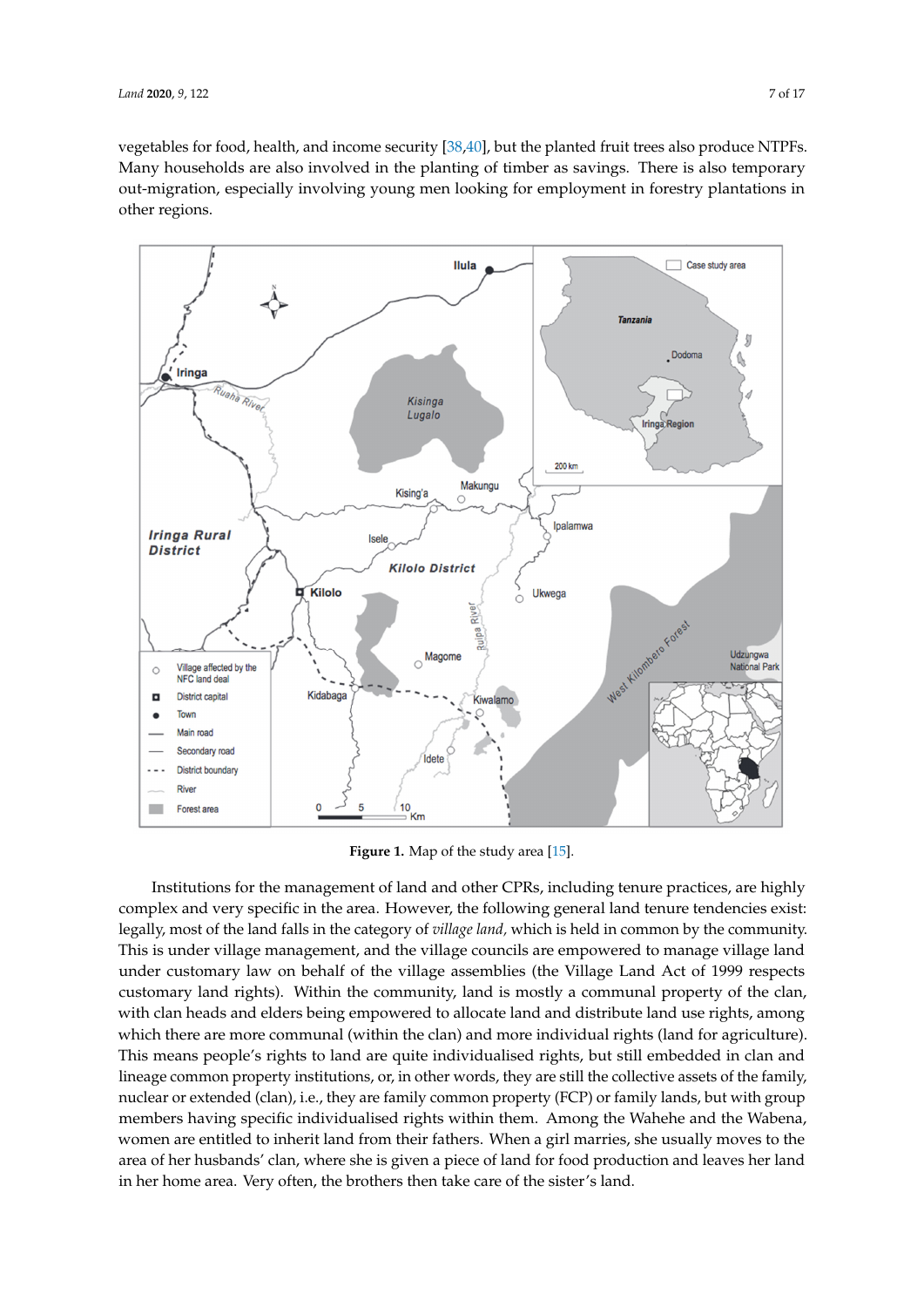#### **5. The New Forests Company's Investment in the Kilolo District**

The Lukosi plantation, planted with pine and eucalyptus, is in the Kilolo district. In 2013, the NFC had already acquired land from seven villages. However, the NFC still wants more: mainly, more connected pieces of land. Thus, the NFC is still approaching new landholders to acquire more land [\[11](#page-14-10)[,35\]](#page-15-19), own research. To date, the NFC has planted a total of 2,125,671 ha of eucalyptus and pine trees (Kilolo District Council Strategic Plan), and has acquired more than 8000 ha of land [\[11\]](#page-14-10), own research. In Makungu, the NFC has acquired around 2000 ha of land, and in Ukwega around 350 ha.

The following section demonstrates how the land was acquired and how the deals are perceived emically. This is important to know in order to see how the resilience capacities and the positions of local women and men within communities and clans are affected. It also shows which different institutions are used by the investor (institution shopping), the government, and local people alike to support their land interests, and which ideologies, discourses, and narratives $^4$ [\[42\]](#page-16-2). (i.e., modernity, development, poverty) are used to legitimise these investments. In the final part, the CSR projects and monetary and job compensation are presented, and the local perspective is discussed.

#### **6. Gendered Emic Perceptions of Land Deal Processes**

#### *6.1. Local land and CPR constellations in the context of the NFC Investment*

The Tanzanian land laws stipulate that foreign investors can only acquire land which belongs in the category of general land. This is under the jurisdiction of the Ministry of Lands and Human Settlements Development. Seeing as most land in Tanzania belongs to the category of village land, it is necessary to transform its status to general land before becoming accessible for investors. The village assembly needs to agree, documented by meeting minutes. This has to be approved by the Land Commissioner on behalf of the President. Furthermore, the involved parties have to agree on the compensation, which should be based on market value, estimated by a government expert, and pay should include both the price of the land and unexhausted improvements, such as crops and/or trees). The investor then obtains rights of occupancy or derivative rights, and leases ranging from periods of 5 to 99 years [\[11–](#page-14-10)[13\]](#page-14-12).

The New Forests Company have owned land in Makungu and Ukwega since 2013 on uphill areas, as well as in valley bottom areas. After a first acquisition round, when the NFC tried to obtain village reserve land from villages, it moved to mainly approaching individual landholders. This land belongs to a category of land I call 'individual'. However, it is land that an individual or a group of individuals occupy as a member of a family or clan, and is managed under customary law; it is mostly inherited land, but it is embedded in common property institutions. Thus, it also includes land that individuals purchased or rented from other villagers, or that was allocated to them by the village council. The NFC has acquired granted land rights of occupancy for 99 years from villagers with a customary right of occupancy.

As the investor entered the game, the value of the land rose, due to the investor's interest. This created land scarcity and more powerful actors—especially men as fathers, husbands, and brothers, and the company itself—benefit from their higher power to sell and buy land. The less powerful members of families or larger groups, especially women, who have customary entitlement to the commons, lose out. Thus, depending on the perspective, position, and interest of the involved actors in the land deal, the narrative of the land acquisition can roughly be divided into 'voluntary' and 'involuntary' sale—in other words, loss of, or forced eviction from the land. This has resulted in

<sup>4</sup> *'Ideologies are considered here as worldviews that give major orientation and explain how the world is perceived. From a Marxist perspective, the term is of importance in analysing the legitimacy of actions taken in both global and local contexts. Ideologies also embody discourses, referring to how meaning and orientation are produced in a coherent way in spoken or written language, as well as narratives, referring to how a specific situation is logically described and explained.'*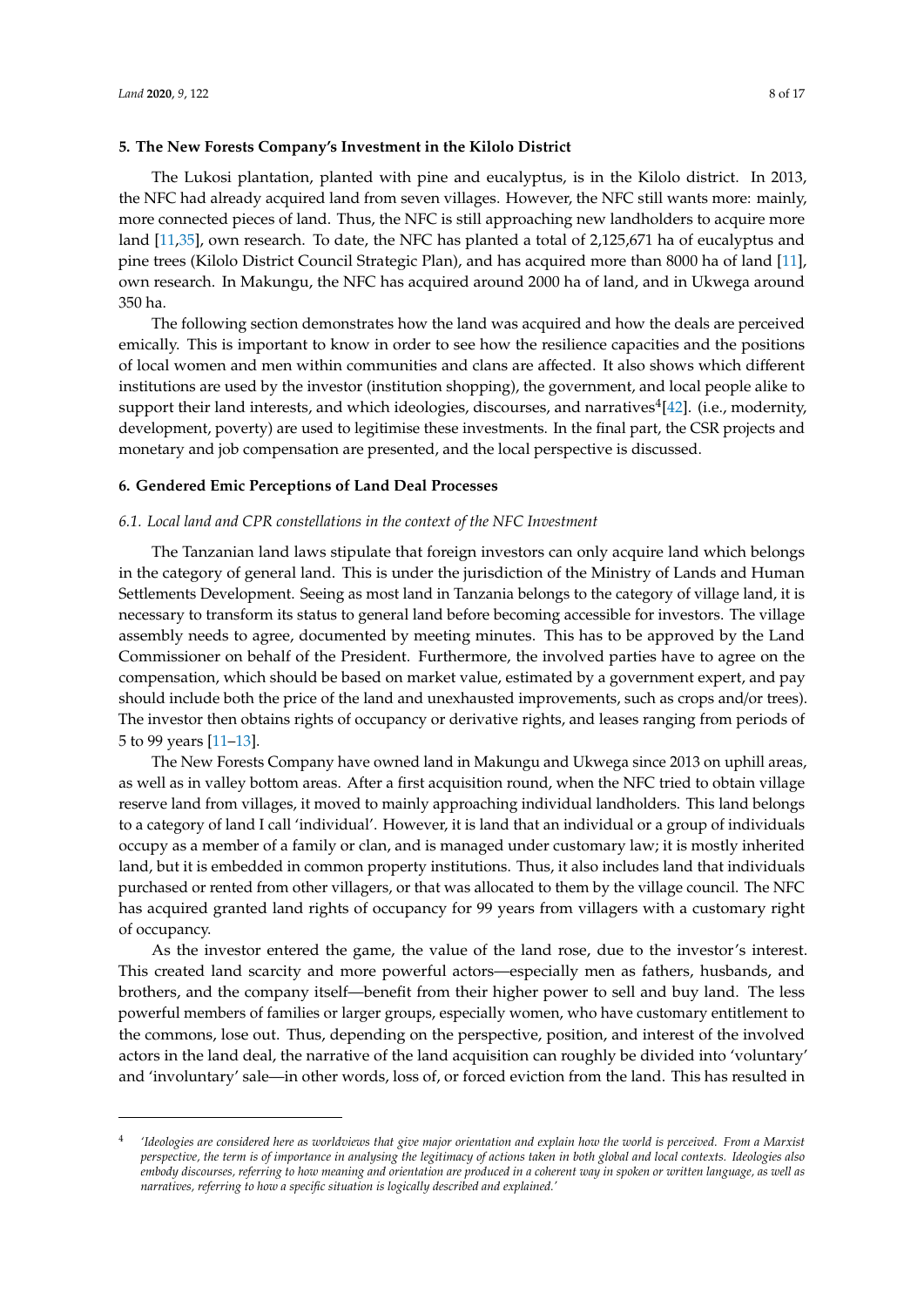different types of land grabbing and levels of competition, creating a series of conflicts with different actors employing different discourses and institutions to legitimise the transfer of land to the company. The narratives of the villagers clearly show the support of the investors' undertakings of acquiring land in the villages in Kilolo by the district, as in most narratives, people mentioned that the investor came with the district that was motivating the villagers to sell their land to the investor. Narratives from different villagers indicate that different people within the village reacted differently to the investors' request for land from the villagers when he came in 2012. Reactions roughly can be divided into, on one side, more suspicious people who did not sell, because they did not trust the investor—more educated people or more politically active villagers are among these people. Then there were people who did not have any land or not enough land to sell, and people who did not want to sell because they valued their land more than money. On the other hand there were people who had larger areas, some of them claiming it was "unused" land, which is, however, contested by some of their family and clan members as will be shown below.

#### *6.2. Internal Grabbing:*

In several cases—which I term 'internal grabbing', and can be categorised as voluntary or involuntary, depending on the position of the actors involved—there were complaints from members of different clans about the clan or family head who sold the land without the involvement of the rest of the clan. Sometimes, the clan head sold in cooperation with his sons, omitting the female members from the negotiation process and sale decisions. Sometimes, sons sold in cooperation with, or on behalf of, elderly fathers who were, according to them, too old to make decisions. Because the land rights and land practices in the area are still very much influenced by Ujamaa, this context was used in legitimation discourses and created tensions: on one side, some people use a 'wasteland' discourse, saying that land lost during Ujamaa is not used anymore, because it is far away from their settlement area, and became reserve land within the context of the family/clan, because prices were low. However, on the other side, many people still say that they want to keep the land for their own or future generations' use. Many people—oftentimes women—still claim to use it. Thus, with the arrival of the investor land rights to land held in common from before Ujamaa was contested, an internal competition about the land started. Exclusion of the sisters, wives, daughters, and mothers was often based on arguments pointing towards inheritance rules, such as it being the clan land of the husbands' clan—thus, the wives or sisters have no say in family land matters, because they live with the families of their husbands, and the land now belongs to the clan of the husband. Also, the rights of daughters to land left in the paternal home area upon marriage began to be contested, especially by brothers who sold their sisters' land and legitimatised the sale by challenging—i.e., denying—the customary rule of Wahehe and Wabena daughters as having the right to inherit land from their fathers. Thus, this undermines women's security, resilience, and bargaining power in their marriage. Women often claimed that they only got to know about the sale of the land after the land had been sold. Or they were informed before, but had no decision-making power, and some women just also agreed because they feared the men would sell anyway, so at least if they agree they would get some of the compensation, otherwise they would be overpowered by the men anyway. In the narratives of some younger women, it was the elderly people—men and women—who sat together, first among themselves, and then later together with the investor, to make all the arrangements for selling the land, omitting younger members of the clan—men and women—suspecting the investor bribed the old people. Regarding these deals with NFC, most female respondents within the families and the clan said that the NFC had first dealt with the fathers and the sons, mostly the oldest sons and then younger sons. Many women as sisters and daughters were totally left out, however, at the very bottom of the hierarchy in the decision making were the wives of sons whose clan, mostly the head of the clan, had sold the larger clan land, especially in pre-Ujamaa areas. Women as daughters and sisters, or as wives in cases where their own husband sold the land, had, in some cases, a little bit more say. There are also cases where women lost land on both sides—in their own clan and on the side of their husband's clan. In the narrative of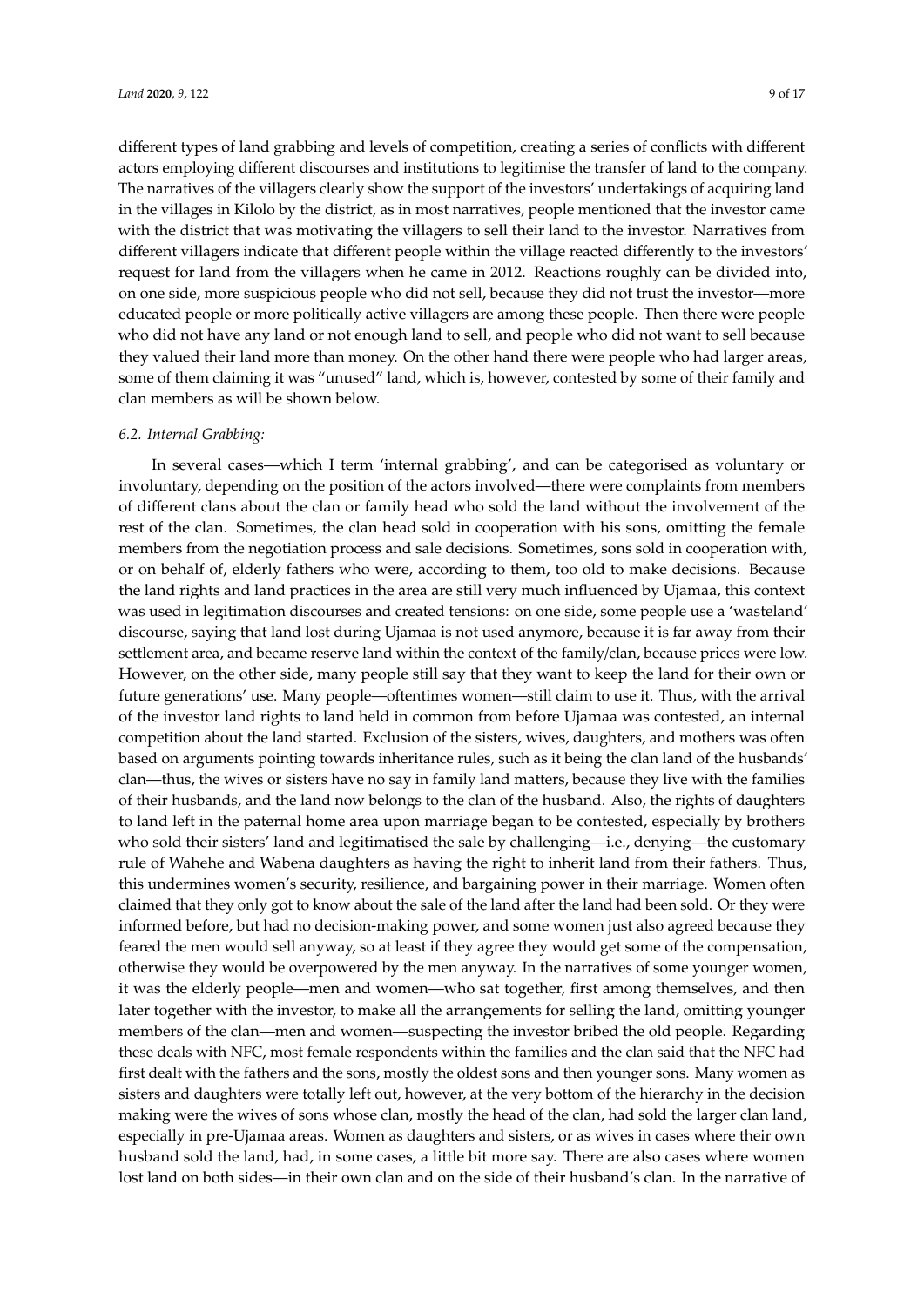many women, the deals were closed between the men and the investor in the presence of the village government (Village Council and VEO) and the district. Thus, very often, the village assembly, of which women are part, was not involved or was bypassed. Furthermore, women complained that, because the village council mainly is composed of men, with female members having little say, the Village Council supported the claims of their fellow men. In cases where there were village assembly meetings, mostly only after the deals had already been closed, in the narrative of many women, they had little to no say in opposing the deals, before and after the deals were closed. They felt overpowered in the meetings, and often already muzzled at home before the assemblies took place, even though there were women who tried to complain, but were sidelined. Women coming from landless and land-poor families, who depended on products produced on land of other villagers that sold or lost land, were also at the very bottom of the land deal negotiation process, as they, and/or their family, did not sell land themselves, but depended on others who sold or lost land.

#### *6.3. External Land Grabbing*

For women, the most important cases are those of 'fertile bottom valley land grabbing' (*vinyungu* land), which I term 'external land grabbing'; this is straightforward grabbing of commons and is involuntary in all cases. Because the company was interested in the land, the district government started to implement and legitimise evictions of villagers from valley bottom areas. It used the 1999 Land Act and the 1999 Village Land Act [\[12](#page-14-11)[,13\]](#page-14-12), which purportedly respect 'customary land rights'. Specifically, the government used the institutional element of *The 1999 Land Act*, which implied that all land in Tanzania is public land, and is vested in the person who has power of making a final decision [\[13\]](#page-14-12) (p. 36). Also, the company used existing laws, making reference to and activating Article 34 of the 2009 Water Resources Management Act [\[19\]](#page-15-3) (p. 355). This article stipulates prohibition of human activities near water resources, which primarily includes *vinyungu* land. The district did not enforce this article until the investor became a powerful actor and a good taxpayer in the district. As soon as the NFC had acquired the upland areas, it started to prohibit villagers from using land in the *vinyungus* bordering the purchased upland areas. People were not compensated for the loss of the *vinyungus*, because, as legally stipulated by the Water Resources Act, it is illegal for people to use the *vinyungus*. This was a backed by the district. Additionally, the investor used environmental discourse to support its claim, saying that the water source needs to be protected, and the villagers are cutting down water friendly trees, thus destroying the water source. However, in the context of their local environmental knowledge, and as part of the institutional setting, the villagers claimed that they know exactly which trees they can cut and which not to cut to protect the water source. This also reflects an adaptation to the increasingly unpredictable weather conditions, in which context the *vinyungus* become more and more important for production, due to the water sources there. Villagers argue that the investor is simply afraid of fires, as well as wanting to protect the water source for its own use, which is why the investor acquired the *vinyungus*.

#### **7. Gendered Impacts of the Investment on Access to Commons**

The land acquisition made by the NFC had several gendered impacts, especially with regard to access to common pool resources. Most importantly, people lost access to a lot of agricultural land, the produce from which they used for subsistence and cash generation. In particular, the vinyungus are the more productive areas where beans are usually planted, and make the people more resilient in times of unpredictable weather. Beans are the primary cash crop, which brings the most cash income for women, as the following citation illustrates:

*Income from the vinyungu is gone.... The community depended on these vinyungus to get extra income to get money to educate our children.... Most of these lands in the vinyungus have been purchased and the investor hasn't refunded us the money we used to purchase these vinyungus. ...Even the present village government didn't help ...yes, the village government didn't help us in demanding our rights (Female farmer, Ukwega, 05.10.2015)*.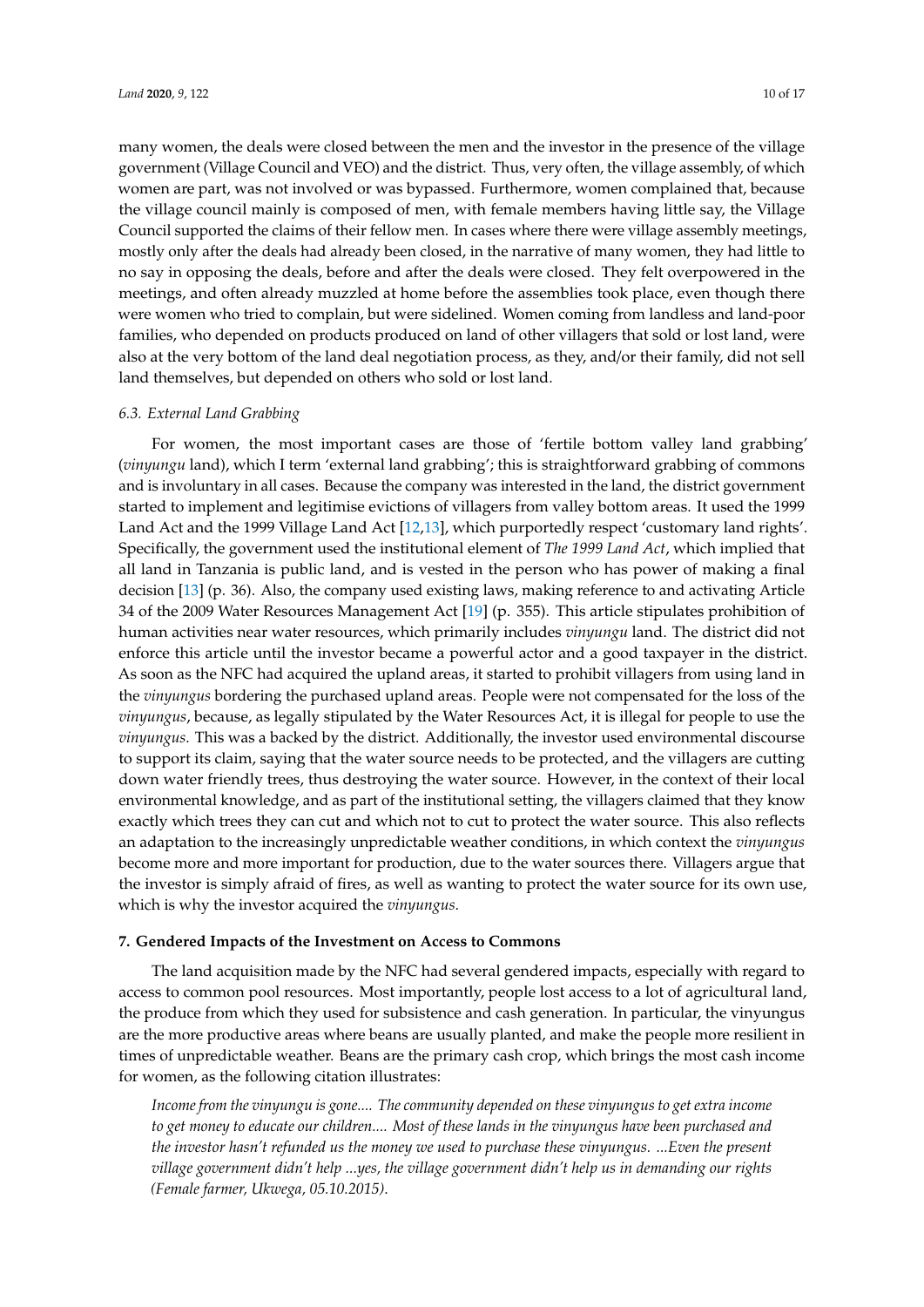Many people depended on these *vinyungus*, as I experienced during my field stays and my

observations living within these households. Their loss means the loss of possibilities to earn extra income to pay school fees, to buy extra food in cases of food scarcity when harvests on subsistence plots are bad, and to buy fertilisers. Due to the loss of the valley bottom land, food security is now said to be low. Even though this food shortage impacts the entire family, it mostly affects the mothers and the wives, who starve, as they give their food to their children, especially between November and December. This is because they usually harvest maize in June, which lasts until November. In November/December, they normally harvest the beans in the *vinyungus*, sell part of it, and buy maize, because the next maize harvest is not until March.

Generally, the LSLA has led to land scarcity. People do not have enough land to produce enough food for the whole seasonal cycle and now often have to rent land from others. However, the rented land often has less acreage and is less productive. Additionally, land rents have increased because of the investment. People now pay around 30,000 to 40,000  $\text{Tsh}^5$  per season per acre, whereas a few years ago it was half the price. Poorer people especially have difficulties paying the rent. Furthermore, many move to other villages far away to get land, which increases their workload, because they need to walk many hours to reach the land and then carry the produce home. This also complicates care work for women, because they have less time at home to look after the children. Some women also complain that the long-distance walks, sometimes in the dark late at night, make them more prone to harassment by men. In addition, many people also stated that since the operation of the plantation has started, i.e., the coming of the LSLA, maize production has been lowered in the villages. This raised the maize price within the villages from 7000 Tsh/18–20 kg to 10,000–13,000 Tsh./18–20 kg. As one farmer stated:

*We don't expect maize this year because, even if those people bring maize from Iringa or Ilula bring maize, we don't have the capital from the beans to buy the maize because the beans were lost through drought in those vinyungus we still have, and because the other vinyungus are gone because of the investor. (Female farmer, Makungu, 8 October 2015)*

Another effect of this loss is that women increasingly start to brew beer with the remaining maize they have because this gives them a higher income than selling pure maize or flour. This is the only way to improve their income because they no longer have beans from the *vinyungus*. Beer brewing is a very important income strategy for women; they sell a 10l bucket for 10,000 Tsh, but the number of beer brewers have increased, so there is higher competition, and more men are also entering this market. However, the number of drinkers is still the same; thus, the market is still the same. Therefore, it can be said that the LSLA creates increasing competition between men and women for this cash flow.

While the valley-bottom lands are part of communal land and, thus, commons to which women have individual rights, there are other CPRs at stake with the investment which are important to women. Women especially complained about *losing fruit trees* such as lime, avocado, banana, pear, and Mikuti fruit (which is also a medicinal plant used for fever). Women often control the income from selling fruit. Fruit are also important for nutrition, because they are a source of vitamins in a food system that is very much based on starch (maize). Because the small amount of money women earned by selling fruits is gone, women have become more dependent on their husbands. Men generally have more other possibilities to earn an income from other jobs, such as carpentry or seasonal work in other areas, including other forest plantations, whereas women have more care responsibilities than men. This means that women suffer more because they do not have alternative income possibilities like men, and this can complicate care when men are away and women cannot ask them for money when it is needed. They become more and more reliant on other relatives in the family.

<sup>&</sup>lt;sup>5</sup> 10,000 Tsh is equivalent to around 4 Euro.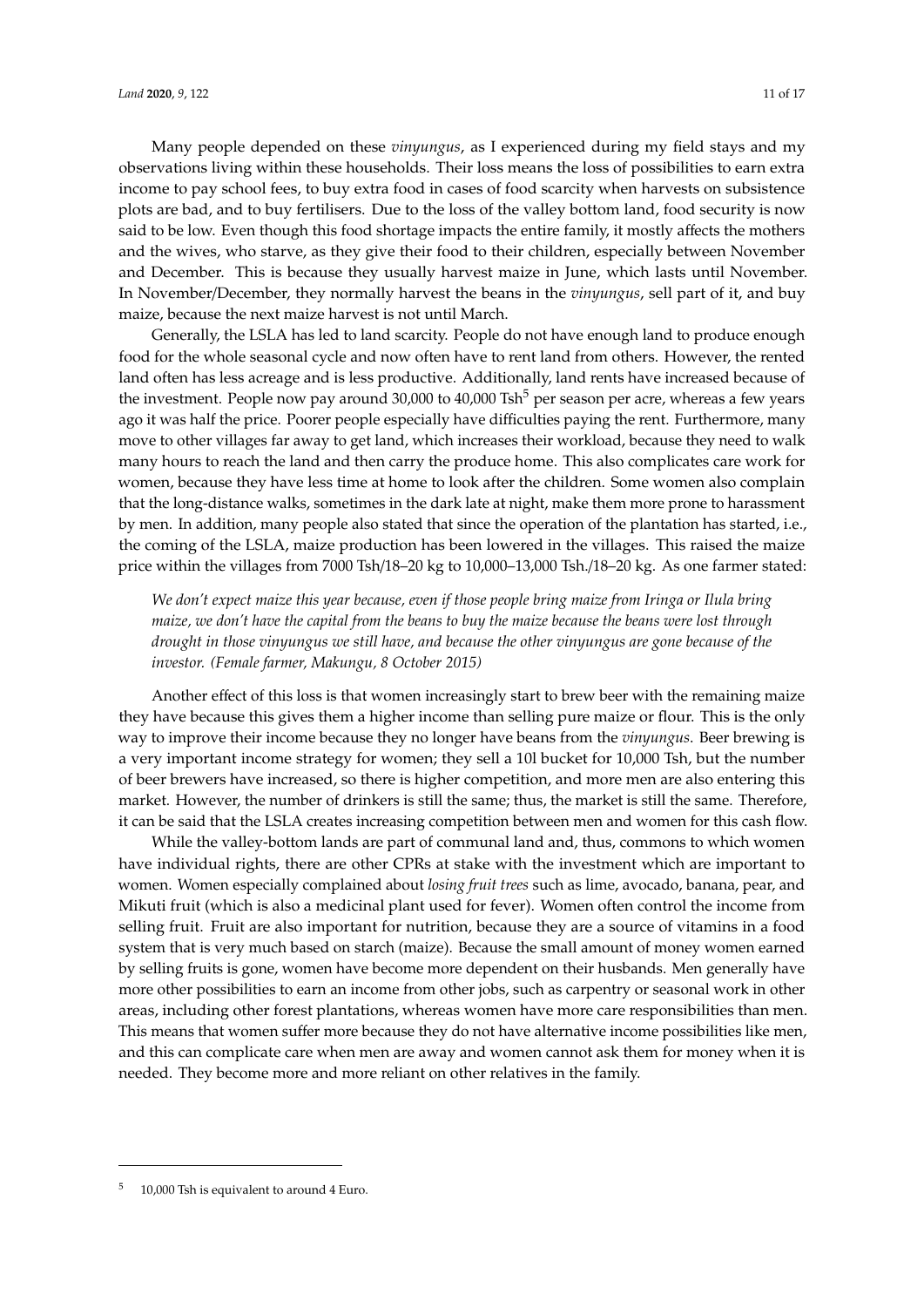Another CPR loss is the loss of two kinds of grasses: namely, a thin reed-like grass called *Mlulu* (sg.) (*Milulu* (pl.)), used for making mats and baskets, and *Malolo* (sg.) (*Lilolo* (pl.)), which is thicker and mainly used for thatching roofs. Milulu especially gave women a separate income because it is mainly women who use it to make baskets and mats.

These losses created by commons grabbing are not just of land but of CPRs; as I have shown, this lowers the resilience of women for food but also for cash generation. These losses are hardly compensated for because the benefits proposed by the company (jobs, social services, schools, etc.) either do not materialise or do not cover the losses of fertile land and related common-pool resources, as I will outline in the next section.

### **8. Gendered Access to CSR Projects and Other Compensation Measures**

When the investor approached the villages in 2006, its aims were presented as a long list of benefits, including to 'give better tree seedlings to villagers', 'create 10,000 jobs', 'give 300 Tsh million every year for social services', such as schools and health, 'engage in the provision of education, health, water, etc.', and to create infrastructure. On the company's website, it says that Corporate Social Responsibility (CSR) is a fundamental aspect of its business model, mainly as a strategy to reduce risks, because forest plantations are very vulnerable (e.g., fire, illegal harvesting) and long-term investments bring a return only after several years.

NFC created mainly CSR or community development projects, including income-generation projects and infrastructure investment, monetary compensation for the acquired land, jobs in the plantation, a planned outgrower scheme, and taxes and a lease, which they pay to the district. However, access to these projects consisting of infrastructure, income-generating projects, and jobs in the plantation, as well as monetary compensation and out-grower schemes, is limited, especially for women.

Regarding CSR, in terms of infrastructure in some villages, the people are somewhat disappointed, because there has been less infrastructure development than expected, and it has been slow, while the impact of the lost land has been immediate. In a few villages, building projects have included some dispensaries and houses for teachers, dormitories in secondary schools, and latrines for schools. Roads were also improved, but in Makungu and Ukwega these were mainly the roads connecting the main road to the plantation, and not to the village settlements.

There is one income-generation project in the form of the provision of beehives, from which people should be able to obtain an income from selling honey. The NFC gave 21 beehives to three groups; however, very few hives have bees—for example, one group has nine hives, but only three have bees. Thus, they have not experienced a good performance. Villagers also asked to put the hives into the NFC plantation because there are flowers there that attract bees. However, the NFC denied this request, because they are afraid that people will harvest illegally or make fires. They asked people to plant sunflowers in their own areas to attract bees, but the people are not educated about beekeeping, and they need their plots for food production, so they did not plant sunflowers.

In addition to this, many villagers were not aware of the CSR programmes. While the company highlights its social activity online, it remains unclear to the villagers if development or 'help' has come from the investor in the area, or if a certain project was from the NFC. The company seems to consider CSR to be a one-way process, even though, according to them, they used PRA methods to create projects according to needs. Most people in the villages where I lived did not associate any benefit at all with the investor. They feel rather suppressed in their development due to the lost land, and they employ an underdevelopment discourse due to the LSLA.

Another benefit the company claims are jobs in the plantation: according to the 2012 census, the investment-affected wards had a population of 19,982. The sustainability report of 2016 shows that the company created 548 jobs in 2016. This is very little compared with the population. Furthermore, very few women have been employed. Among the 78 full-time employees, 65 were men and 13 were women. Among the 486 employed seasonally, 385 were men and 83 were women (NFC 2016). Mostly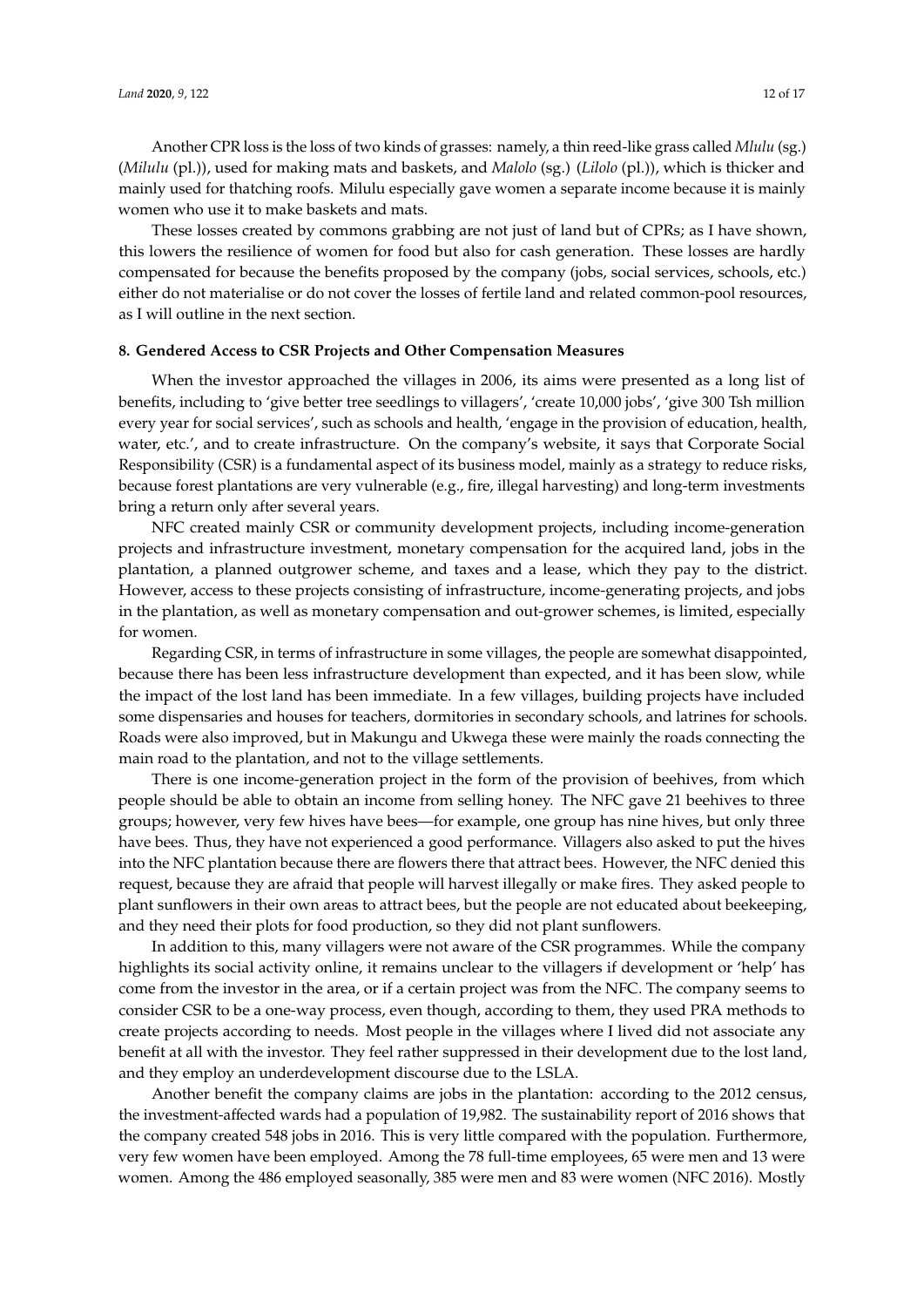villagers work in the plantation or in the nurseries, with more women in the nurseries than in the plantation. However, of the 548 people employed, very few come from affected villages. As mentioned above, jobs for villagers are mainly seasonal jobs, officially paid on a daily basis with a salary of 6000 Tsh/day. A day has 9 hours and they work 6 days/week. They have three-month contracts, leading to job insecurity, about which employees complain a lot. People perceive the salary as being too low compared with the workload involved. Jobs are mainly available during the planting of the seedlings and the harvesting of the trees. However, there are many years in between (around 5–10 years on average) and there are only a few jobs in maintenance (such as cutting weeds around the trees, etc.) during that period.

Furthermore, the NFC claims to have paid monetary compensation for the acquired land, even though there are still some disputes. The *vinyungus,* however, were not compensated for, and probably will not be. Of those who sold voluntarily, many regret this now, saying that they were not aware of the drawbacks of selling their land and the extent to which they would no longer be able to access it after it had been sold. They also started to see that the amount they received was very little, and they used the money very quickly compared with the income they could have earned through their land. New Forests paid an average of 100,000 Tsh/acre in compensation, which is around 40 EUR This is very little if you compare it to the income they earned, for example, through the *vinyungus*. For example, two acres of land produced three bags of beans, which are sold at 300,000 Tsh per season. One season has a duration of three months.

In addition, women perceive a high level of nontransparency in payout schemes, especially in cases where clan heads sold the land without consulting other clan members, especially the female members of the clan. In these cases, the investor approached the clan heads or elders, who are mostly men, often through some kind of land broker and the village government, and also issued the payment through them; these intermediaries would have also skimmed off some of the profit. Many clan members say that they do not know how much the elders received in total; many wives say that they do not know how much their husbands received, because it is the land of the husband's clan. Many sisters do not know the exact price of the land they sold and received nothing or much less money than their brothers for the sold clan land, which points at privatisation of the commons in the form of money. There is generally a tendency for wives not to be involved in the land deals; many women expressed that, because most of the land was inherited clan land of the husband's clan, to which they only had usufruct rights of occupancy, they had no right to interfere or to take part in the decision.

Last but not least, the company's CSR package features outgrower schemes: There are plans to combine the plantation program with the adjacent communities in the form of out-grower schemes. Recently, this has started to motivate people to grow trees on their own land in order to be able to buy seedlings and trees from them later on. In March 2017, the company started to distribute seedlings to the villagers for free, and they also checked the plots where people started to plant the seedlings. However, they have not entered into formal contracts with people to date. At the moment, people are happy about the seedlings, even though there are complaints that there were not enough seedlings distributed for all the villagers.

#### **9. Discussion and Conclusions**

This case shows that women in the case of the NFC LSLA are affected differently by the companies' land investment than men: women lose access to land and other important common pool resources (e.g., fruit trees, *Milolo* grass). This impacts their ability to fulfil their care work in a negative way. If compensation occurs, it is mostly only men who are compensated. This impacts food security *negatively* and creates inter-generational and gender imbalances. It is mostly the mothers who suffer because the LSLA lowers food production and production of beans, fruits, and grasses that generate cash, which is used to buy food, health, and education services.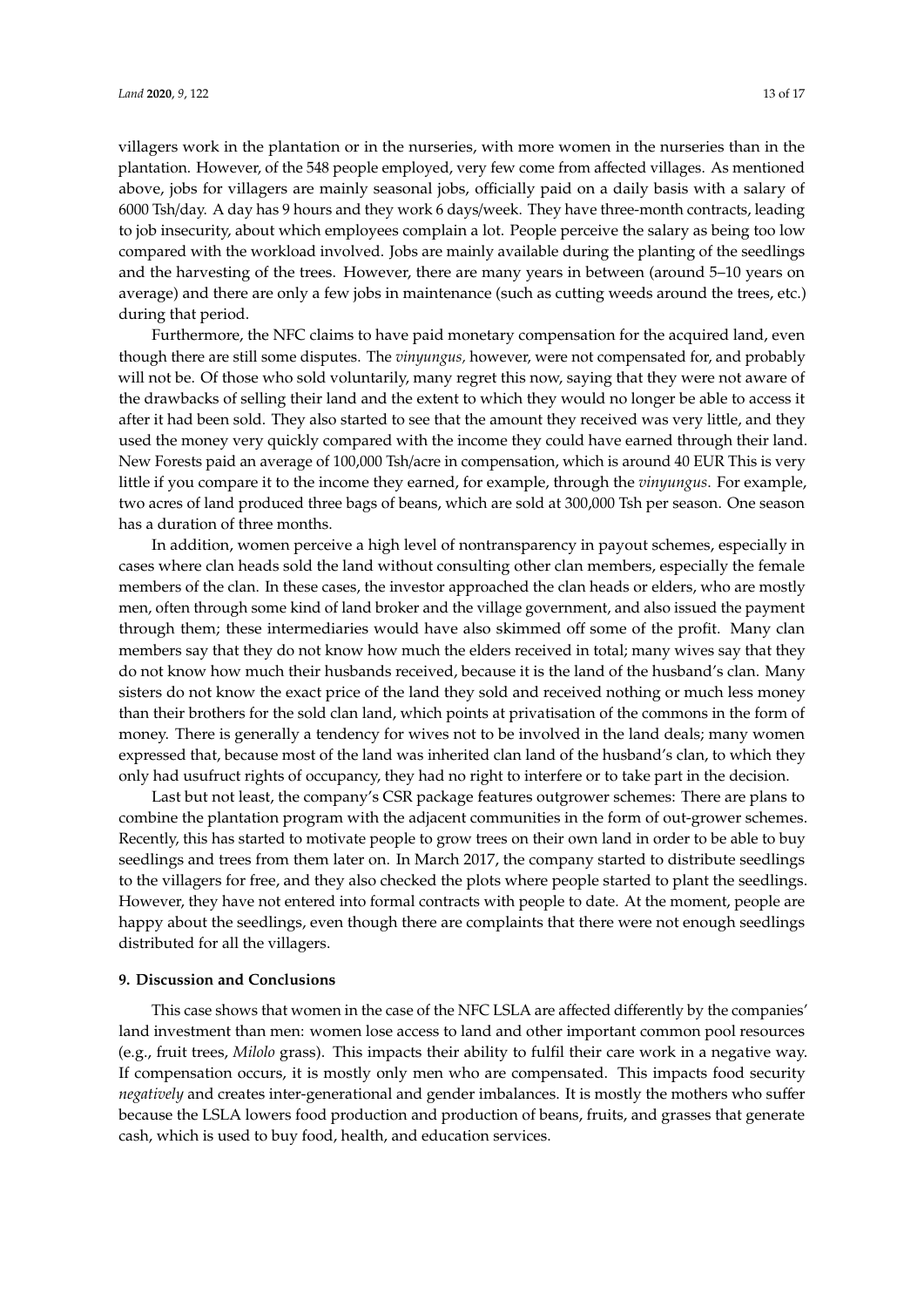Furthermore, the investment increases relative prices for land previously used by women. Fathers and brothers dispose of land without involving other clan or family members; women (wives, daughters and sisters), in particular, are left out. The legal pluralistic context, including pre-Ujamaa contexts, leads to institution shopping of the more powerful local actors, who are mostly men. Furthermore, payout schemes are nontransparent, and the investors trades on the legal institutional framework with the help of the district; thus, by using the Village Land Act and the Water Protection Act, the NFC grabs the land in the very narrow sense of the term, providing no compensation payments and minimal job opportunities, especially for women.

As pointed out by neo-Marxist approaches, this further *negatively impacts women*, involving *increased workload* (see [\[20\]](#page-15-4). This is due to the fact that women need to look for alternative plots for agriculture, which often are located in further away villages, and that they need to intensify work on the remaining plots, as well as work as labourers on other people's plots to cope with the lost access to land, due to the LSLA. The capacity to fulfil their reproductive duties is hampered because the land investment reduces access to CPR to produce food and generate cash. Thus, wives become more dependent on their husbands, as they lose the resource base that gave them a certain freedom of action.

Furthermore, as shown by the new institutional approach, the LSLA leads to land scarcity and an increase of relative prices because it triggers more internal, albeit smaller, land acquisitions by domestic investors, adding to land scarcity. Women are increasingly marginalised and it becomes harder for them to access even less fertile land.

Historical changes from pre-colonial settings, where women had rights to clan commons; to colonial times, where losses started to occur; to independence, where a legal pluralistic setting between so-called customary and state laws emerge;, to changes from socialistic (Ujamaa) to neoliberal (investment laws) structures and conservation laws (Water Resources Management Act) led to institutional changes in the area where the land investment led to land scarcity and grabbing, which were legitimated by the more powerful on all levels (national and district level, company level, clan level, and household level). Women are, in most cases, at the bottom of that process, and have very little say, and not enough bargaining power to change that.

To conclude, I argue that this case clearly shows how land and land-related common pool resources previously held as common property—to which women as daughters, sisters, and wives had access—is grabbed by the investment. This furthermore leads to lowering women's resilience because they are more vulnerable to the loss of these common pool resources, which are vital to their livelihoods, and for food and cash in times of crisis and high expenditures. Their access to bottom valley land and all other land-related common pool resources needed to make a living are curtailed, while they experience an increased workload to a) perform reproductive work; b) produce subsistence foodstuff; and c) generate cash income for their children, the old, and themselves. CSR programmes and compensation do not reach women and are, for them, an anti-politics machine, hiding the grabbing processes, which hit the poorest of the poor, while the company uses a development discourse to legitimise its activities.

During my stay, there were no women trying to solve this situation, because they were too preoccupied dealing with men as fathers, brothers, and husbands performing what I call 'internal family or household grabbing'. However, they certainly claimed in a counter-discourse that the company does not bring development, but heralds the loss of their resources and livelihoods. This can be termed as one kind of a 'weapon of the weak'. However some women tried to complain but were muzzled by their family members before or after the deals took place, and when they complained to village governments they often were told that they have to deal with this within the families and clans, as it is family and clan land that was at stake, and mostly not land that belonged to the whole village. With regard to the vinyungus some women, but also men, at the beginning went stealthily to the vinyungus to cultivate them at night, until they were stopped by the district. In 2019, people had managed to get back access to some of the vinyungus they had lost, because they continuously went to complain to the village government, claiming that as they could not use the vinyungus, food security was severely endangered. It remains to be seen for how long this agreement lasts. Furthermore,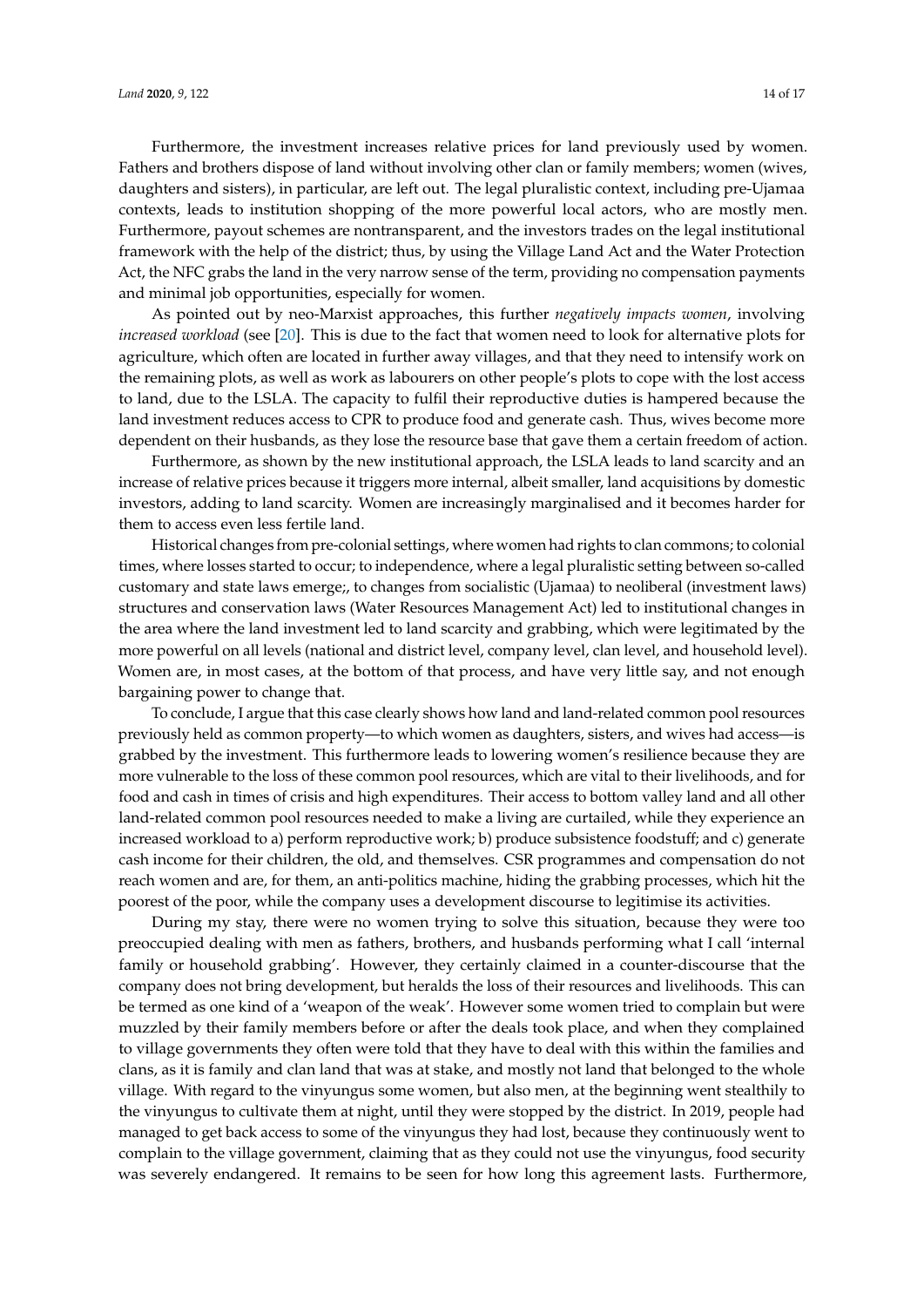during my presence in the village, women started to be more and more curious about their rights, and started to think about possibilities to claim back their land, for example to build groups of affected and excluded women to inquire their rights at the village office. This realization came with the loss of land and related CPR and its implications, but also with my presence in the villages and my asking again and again about women's rights to land and common pool resources.

It remains to be seen if women react in a more organized way to these grabbings on several levels in the future. Development policies should consider these voices before taking action and recognise that poverty of women is being created, rather than occurring as a natural phenomenon to be addressed by development programmes.

**Funding:** This paper is an output of a project funded by the Swiss National Science Foundation between 2015 and 2019 [grant 10001A\_152773]. LSLA and Gender in Africa (Proposal by Tobias Haller and Jean-David Gerber, University of Bern, Switzerland.

**Acknowledgments:** In this section you can acknowledge any support given which is not covered by the author contribution or funding sections. This may include administrative and technical support, or donations in kind (e.g., materials used for experiments).

**Conflicts of Interest:** The authors declare no conflict of interest.

#### **References**

- <span id="page-14-0"></span>1. Locher, M.; Sulle, E. Bellville, South Africa; *Foreign Land Deals in Tanzania. An Update and a Critical View on the Challenges of Data (Re)Production*; LDPI Working Paper 31; The Land Deal Politics Initiative: Bellville, South Africa, 2013.
- <span id="page-14-1"></span>2. Locher, M.; Sulle, E. Challenges and Methodolical Flaws in Reporting the Global Land Rush: Observations from Tanzania. *J. Peasant Stud.* **2014**, *41*, 569–592. [\[CrossRef\]](http://dx.doi.org/10.1080/03066150.2014.919263)
- <span id="page-14-2"></span>3. Cotula, L.; Vermeulen, S.; Leonard, R.; Keeley, J. *Land Grab or Development Opportunity? Agricultural Investment and International Land Deals in Africa*; IIED: London, UK; FAO: Rome, Italy; IFAD: Rome, Italy, 2009.
- <span id="page-14-3"></span>4. Toulmin, C. Securing Land and Property Rights im Sub-Sahara Africa: The Role of Local Institutions. *Land Use Policy* **2008**, *26*, 10–19. [\[CrossRef\]](http://dx.doi.org/10.1016/j.landusepol.2008.07.006)
- <span id="page-14-4"></span>5. Barrett, C.; Constas, M. *Principles of Resilience Measurement for Food Security: Metrics, Mechanisms and Implementation Issues*; Paper for Expert Consultation on Resilience Measurement Related to Food Security; FAO: Rome, Italy, 2013.
- <span id="page-14-5"></span>6. Doss, C.; ummerfield, G.; Tsikata, D. Land, Gender, and Food Security. *Fem. Econo.* **2014**, *20*, 1–23. [\[CrossRef\]](http://dx.doi.org/10.1080/13545701.2014.895021)
- <span id="page-14-6"></span>7. Haller, T.; Haller, T.; Backhaus, N. 'Institutional Shopping' for Natural Resource Management in a Protected Area and Indigenous Territory in the Bolivian Amazon. *Hum. Organ.* **2016**, *75*, 218–229.
- <span id="page-14-7"></span>8. Food and Agriculture Organisation. *Definition Food Security*; Policy Brief; Food and Agriculture Organisation: Roma, Italy, 1996.
- <span id="page-14-8"></span>9. Borras, M.S.; McMichael, P.; Scoones, I. The politics of biofuels, land and agrarian change: Editors' introduction. *J. Peasant Stud.* **2010**, *37*, 575–592. [\[CrossRef\]](http://dx.doi.org/10.1080/03066150.2010.512448) [\[PubMed\]](http://www.ncbi.nlm.nih.gov/pubmed/20873025)
- <span id="page-14-9"></span>10. De Schutter, O. How not to Think of Land Grabbing: Three Critiques of Large Scale Investments in Farmland. *J. Peasant Stud.* **2011**, *38*, 249–280. [\[CrossRef\]](http://dx.doi.org/10.1080/03066150.2011.559008)
- <span id="page-14-10"></span>11. Locher, M.; Müller-Böker, U. "Investors are Good, if they Follow the Rules"—Power Relations and Local Perceptions in the Case of Two European Forestry Companies in Tanzania. *Geogr. Helv.* **2014**, *69*, 249–258. [\[CrossRef\]](http://dx.doi.org/10.5194/gh-69-249-2014)
- <span id="page-14-11"></span>12. United Republic of Tanzania (URTa). *Village Land Act (No. 5 of 1999a)*; URT: Dar es Salaam, Tanzania, 1999.
- <span id="page-14-12"></span>13. United Republic of Tanzania (URTb). *The Land Act*; URT: Dar es Salaam, Tanzania, 1999.
- <span id="page-14-13"></span>14. Abdallah, J.; Engström, L.; Havnevik, K.; Salomonsson, L. Large Scale Land Acquisition in Tanzania: A critical analysis of practices and dynamics. In *The Global Land Grab: Beyond the Hype*; Kaag, M., Zoomers, A., Eds.; Zed Books: London, 2014; pp. 36–53.
- <span id="page-14-14"></span>15. Gmür, D. Grabbing the Female Commons: Large-Scale Land Acquisitions for forest plantations and impacts on gender relations in Kilolo district, Iringa Region, Tanzania. In *Commons in a Glocal World. Global Connections and Local Responses*; Haller, T., Ed.; Routledge: Abingdon, UK, 2019.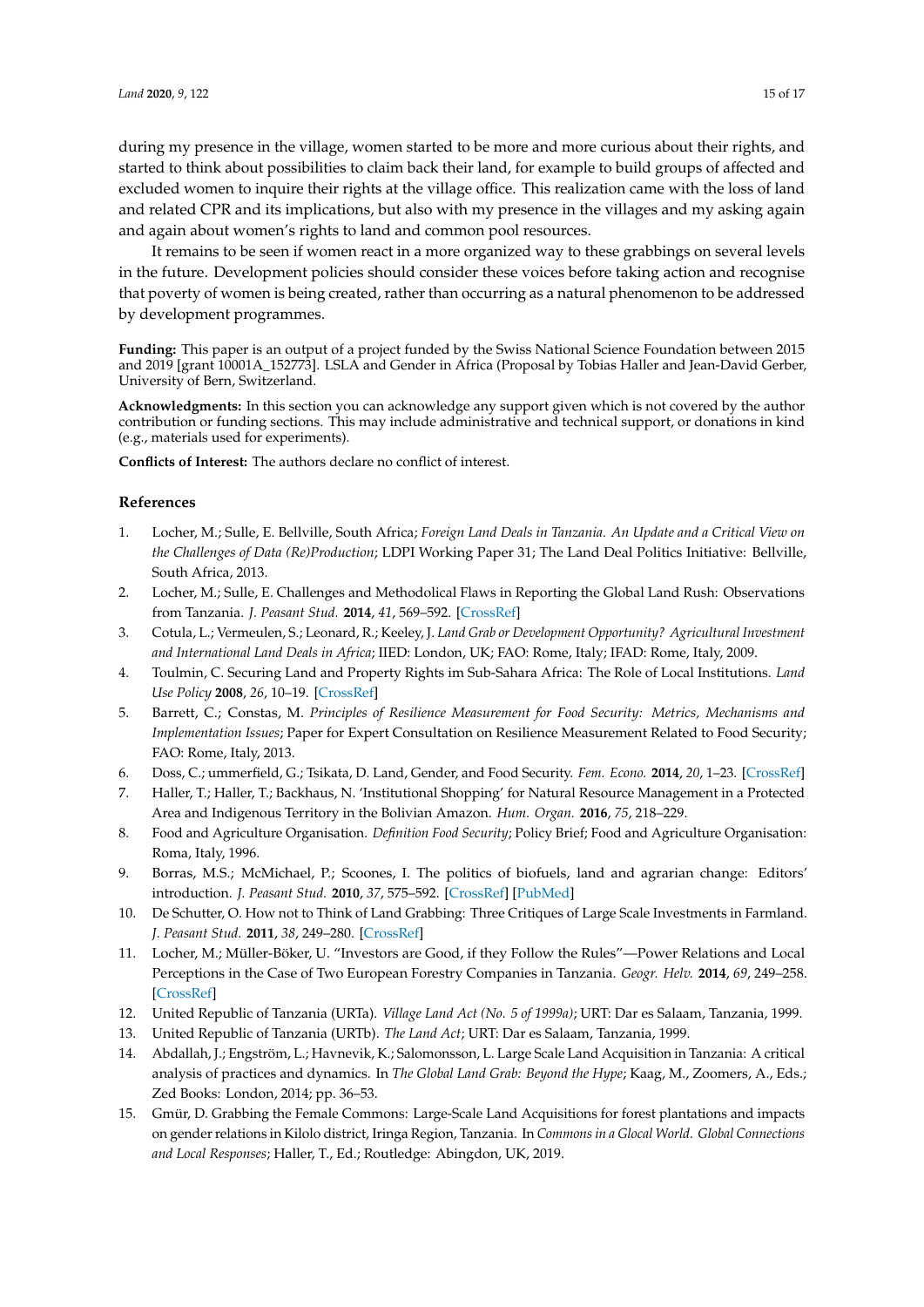- <span id="page-15-0"></span>16. Haller, T.; Gerber, J.D.; Gmür, D.; Ryser, S.; Lanz, K. *Large Scale Land Acquisitions and Gender in Africa*; SNF Research proposal; University of Bern: Bern, Switzerland, 2013.
- <span id="page-15-1"></span>17. Ensminger, J. *Making a Market: The Institutional Transformation of an African Society*; Cambridge University Press: Cambridge, UK, 1992.
- <span id="page-15-2"></span>18. Haller, T. *Disputing the Floodplains. Institutional Change and the Politics of Resource Management in African Wetlands*; African Social Studies Series; Brill: Leiden, The Netherlands; Boston, MA, USA, 2010; Volume 22.
- <span id="page-15-3"></span>19. United Republic of Tanzania (URT). *The Water Resources Management Act*; URT: Dar es Salaam, Tanzania, 2009.
- <span id="page-15-4"></span>20. Meillassoux, C. *Maiden Meals and Money*; Cambridge University Press: Cambridge, UK, 1981.
- <span id="page-15-5"></span>21. Johnson, R.B.; Onwuegbuzie, A.J.; Turner, L.A. Toward a Definition of Mixed Methods Research. *J. Mix. Methods Res.* **2007**, *1*, 112–133. [\[CrossRef\]](http://dx.doi.org/10.1177/1558689806298224)
- <span id="page-15-6"></span>22. Benschop, M. *Rights and Reality. Are Women's Equal Rights to Land, Housing and Property Implemented in East Africa?* United Nations Human Settlements Programme: Nairobi, Kenya, 2002.
- <span id="page-15-10"></span>23. Bryceson, D. Gender relations in rural Tanzania: Power politics or cultural consensus? In *Gender, Family and Household in Tanzania*; Creighton, C., Omari, C.K., Eds.; Avebury; Brookfield: Toronto, ON, Canada; Aldershot, UK, 1995; pp. 37–69.
- <span id="page-15-7"></span>24. Sunseri, T. Famine and Wild Pigs: Gender Struggles and the Outbreak of the Maji Maji War in Uzaramo (Tanzania). *J. Afr. Hist.* **1997**, *38*, 235–259. [\[CrossRef\]](http://dx.doi.org/10.1017/S0021853796006937)
- <span id="page-15-8"></span>25. Rwegasira, A. *Land as a Human Right. A History of Land Law and Practice in TANZANIA*; Mkuki na Nyota Publishers: Dar es Salaam, Tanzania, 2012.
- <span id="page-15-11"></span>26. USAID. *USAID Country Profile: Property Rights and Resource Governance*; USAID: Tanzania, East Africa, 2011.
- <span id="page-15-9"></span>27. Mbogoni, L.E.Y. *Aspects of Colonial Tanzania History*; Mkuki na Nyota Publishers: Dar es Salaam, Tanzania, 2012.
- <span id="page-15-12"></span>28. Mbeyale, G. From integrated slope management to fragemented use: Common-pool resources, institutional change, and conflicts in Pangani River Basin, of Same district (Tanzania). In *Disputing the Floodplains: Institutional Change and the Politics of Resource Management in African Wetlands*; Haller, T., Ed.; Brill: Leiden, The Netherlands, 2010.
- <span id="page-15-13"></span>29. Havnevik, K.; Isinika, A. *Tanzania in Transition: From Nyerere to Mkapa*; Mkuki na Nyota: Dar es Salaam, Tanzania, 2010.
- <span id="page-15-14"></span>30. Tsikata, D. Securing women's interests within land tenure reforms: Recent debates in Tanzania. *J. Agrar. Chang.* **2003**, *3*, 149–183. [\[CrossRef\]](http://dx.doi.org/10.1111/1471-0366.00053)
- <span id="page-15-15"></span>31. Donner-Reichle, C. *Ujamaadörfer in Tanzania. Politik und Reaktionen der Bäuerinnen*; Arbeiten aus dem Institut für Afrika-Kunde 58; Institut für Afrika-Kunde: Hamburg, Germnay, 1988.
- <span id="page-15-16"></span>32. United Republic of Tanzania (URT). *The Tanzania Investment Act of 1997*; URT: Dar es Salaam, Tanzania, 1997.
- <span id="page-15-17"></span>33. Ngaiza, R.S. *Kilimo Kwanza—Tanzania*; Revelian, S., Ed.; Presentation at FAO-University of Nairobi-Regional Workshop on an integrated Policy Approach to Commercializing Smallholder Maize Production at Norfolk hotel Nairobi Kenya; FAO-University of Nairobi: Nairobi, Kenya, 2012.
- <span id="page-15-18"></span>34. Tsikata, D. Gender, land rights and inheritance. Securing women's land rights: Approaches, prospects and challenges. Land in Africa. Market asset or secure livelihood? In Proceedings of the Summary of Conclusions from the Land in Africa Conference, London, UK, 8–9 November 2004.
- <span id="page-15-19"></span>35. Locher, M. *"*How come that others are selling our land?"—Customary Land Rights, Rural Livelihoods and Foreign Land Acquisition in the Case of a UK-based Forestry Company in Tanzania. *J. East. Afr. Stud.* **2011**, *10*, 393–412. [\[CrossRef\]](http://dx.doi.org/10.1080/17531055.2016.1250890)
- <span id="page-15-20"></span>36. United Republic of Tanzania (URT). *Iringa Region–Socioeconomic profile*, 2nd ed.; Ministry of Planning, Economy and Empowerment, the National Bureau of Statistics and the Iringa Regional Commissioner's Office: Dar es Salaam and Iringa, Tanzania, 2007.
- <span id="page-15-21"></span>37. Kangalawe, R.Y.M. Food security and health in the southern highlands of Tanzania: A multidisciplinary approach to evaluate the impact of climate change and other stress factors. *Afr. J. Environ. Sci. Technol.* **2012**, *6*, 50–66. [\[CrossRef\]](http://dx.doi.org/10.5897/AJEST11.003)
- <span id="page-15-22"></span>38. Msalilwa, U. Role of Non-Timber Forest Products in Climate Change Adaptation by Forest Dependent Communities in Kilolo District, IRINGA, Tanzania. MA. Thesis, Sokoine Univeristy of Agriculture, Morogoro, Tanzania, 2013.
- <span id="page-15-23"></span>39. Odgaard, R. Scrambling for Land in Tanzania: Processes of Formalisation and Legitimisation of Land Rights. *Eur. J. Dev. Res.* **2002**, *14*, 71–88. [\[CrossRef\]](http://dx.doi.org/10.1080/714000434)